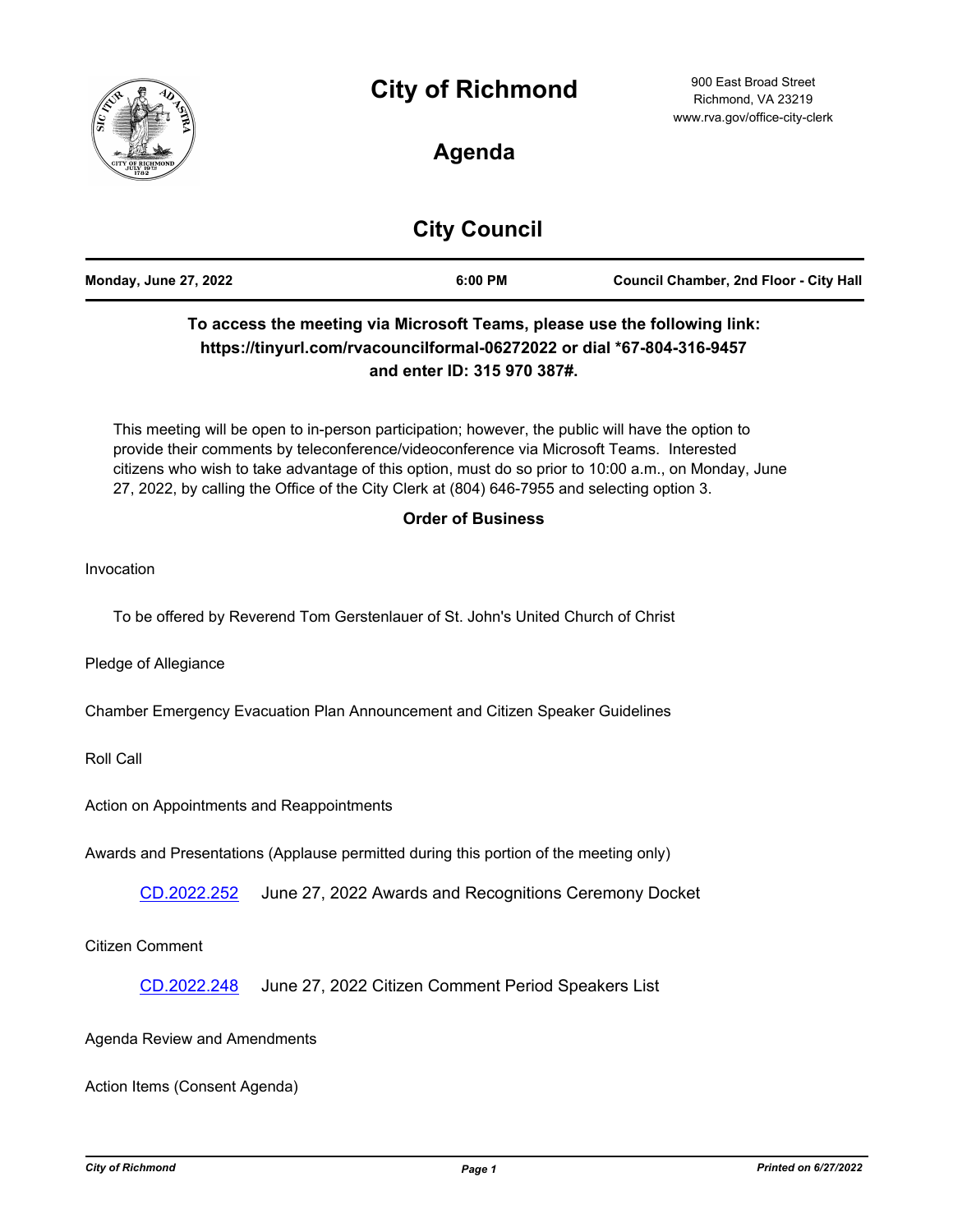Action Items (Regular Agenda and Motions)

### Approval of Minutes of Previous Meetings

| CD.2022.250 | May 2, 2022 Special Meeting Minutes    |
|-------------|----------------------------------------|
| CD.2022.245 | June 13, 2022 Informal Meeting Minutes |
| CD.2022.249 | June 13, 2022 Formal Meeting Minutes   |

Introduction of Ordinances and Resolutions

Reports or Announcements by Members of the Council

#### Adjournment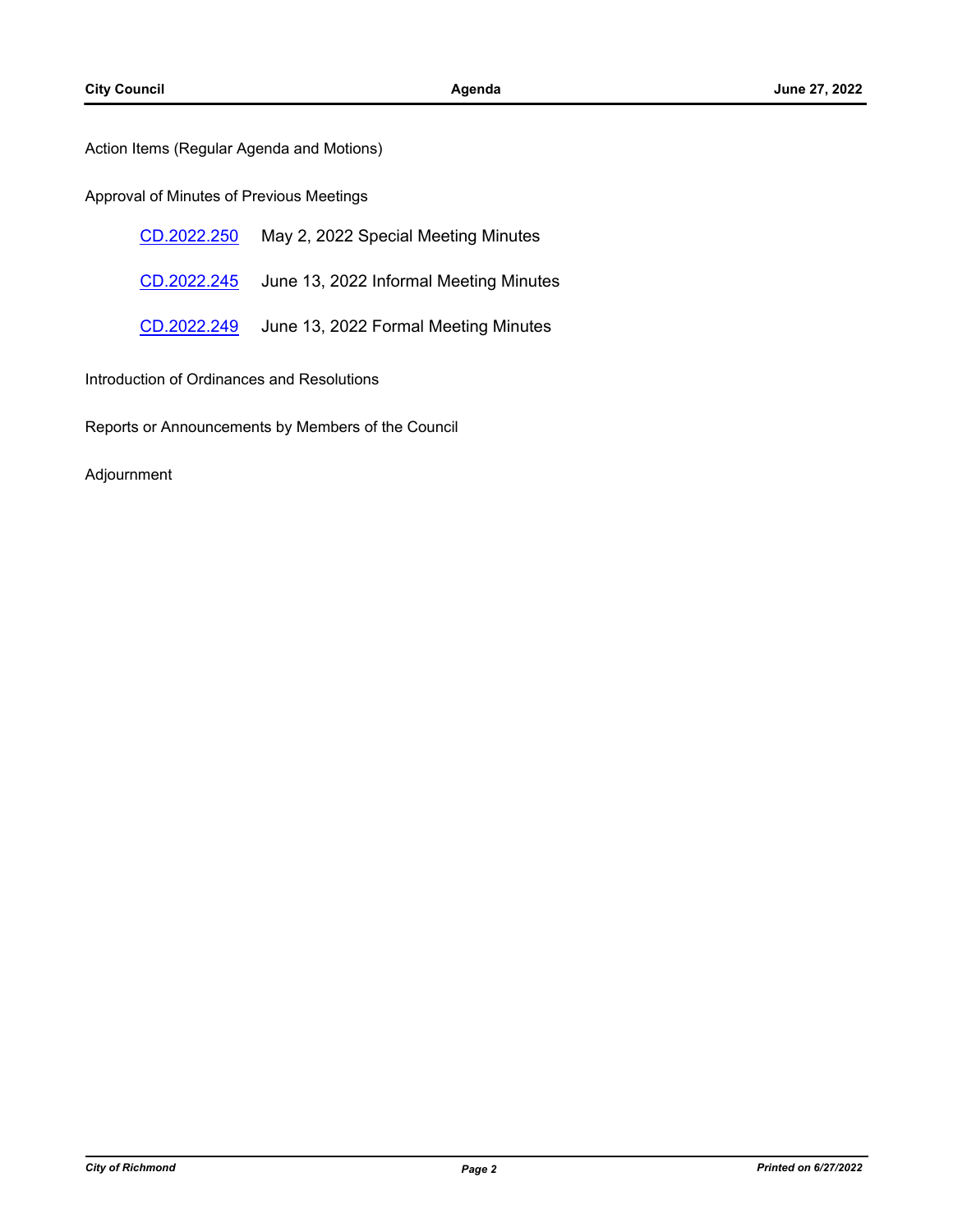City Council is Richmond City's local legislative body and is composed of one council representative elected from each of the city's nine voter districts. Council members are elected to serve a four year term of office. Council elects one of its own to serve as the president and presiding officer for a two year term.

### **Time and Place of Meetings**

The public is invited and encouraged to attend and participate in the City Council meetings. The City Council meets in the City Hall second floor Council Chamber, in informal work session at 4:00 p.m., and in formal session at 6:00 p.m., on the second and fourth Monday during the months of January, February, March, April, May, June and September and only on the second Monday during the months of October, November and December. In the month of July, one such meeting is held on the fourth Monday of the month and in the month of August, no such meetings are held. All meetings of the Council are open to the public.

## **Citizen Comment Period**

The Citizen Comment Period is an opportunity for citizens to address Council concerning the services, policies and affairs of the city and to discuss issues not on the agenda for the business meeting.

## **Guidelines for Citizen Participation\***

The maximum time allotted to persons speaking to any matter under consideration by the Council shall not exceed thirty (30) minutes for proponents and thirty (30) minutes for opponents.

Speakers should state their full legal name, any organization(s) they represent and any economic or professional relationship(s) that would benefit by the adoption of the paper(s) they are addressing.

Speakers are not permitted to address or question the Council Chief of Staff, the City Attorney, the City Clerk, or any staff member directly. Questions should be directed to the President who may, at his/her discretion, solicit a response.

Applause is permitted during the "Awards and Presentations" period only.

Persons speaking regarding agenda items are generally limited to three (3) minutes; however, no individual from the public may speak for more than ten (10) minutes total during the business meeting.

Citizens may express their views in writing in lieu of an oral presentation.

Reasonable accommodations will be made for persons with a disability. Citizens are encouraged to contact the City Clerk's Office at 804-646-7955 for a "Request for Reasonable Accommodation" form, which must be completed to receive assistance.

\* The full text of the Council's Rules of Procedure is available on the City Clerk's website at www.rva.gov/office-city-clerk or in the Office of the City Clerk located in City Hall at 900 East Broad Street, Suite 200.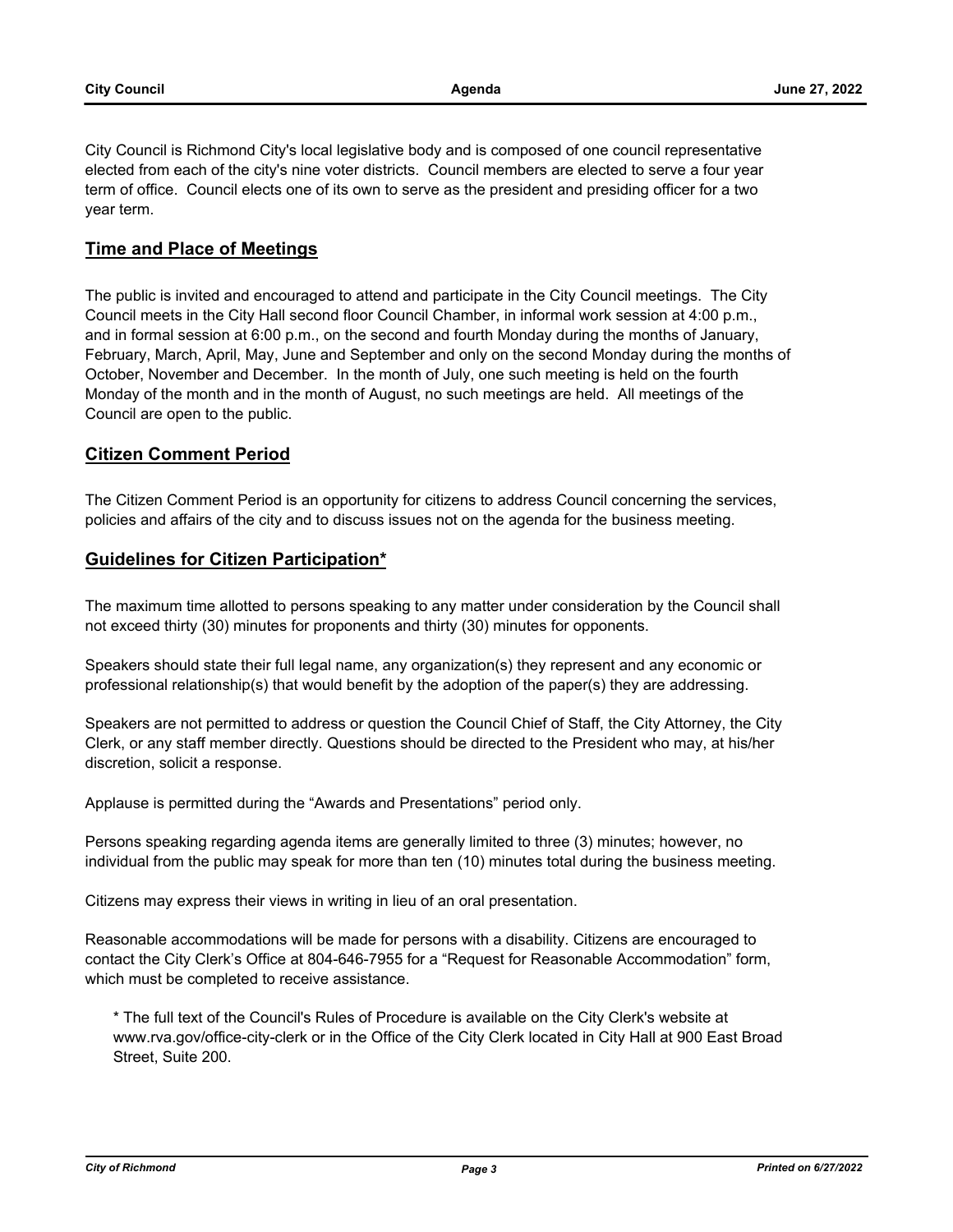# **THE CONSENT AGENDA**

Items listed on the Consent Agenda are considered routine and non-controversial. The Consent Agenda provides a method for the expeditious handling of items that do not require discussion and will be approved unanimously by a single roll-call vote of the Council.

The public may speak to any item on the Consent Agenda when the public comment period is announced by the President.

- To amend and reordain City Code § 2-1105, concerning the Aging and Disabilities Advisory Board, for the purpose of modifying the membership composition of such Board to specify that one member shall be a member at-large and one member shall be an employee of the City's Office of the Deputy Chief Administrative Officer for Human Services with program manager duties. ORD. [2022-054](http://richmondva.legistar.com/gateway.aspx?m=l&id=/matter.aspx?key=31736) **1.**
	- *Patrons:* Vice President Robertson and Ms. Lambert

*To be amended and continued to Monday, July 25, 2022*

*Legislative History* 

| 2/28/22                                                                                                                                                                                                                        | City Council                                         | introduced and referred to the Governmental<br><b>Operations Standing Committee</b> |  |  |
|--------------------------------------------------------------------------------------------------------------------------------------------------------------------------------------------------------------------------------|------------------------------------------------------|-------------------------------------------------------------------------------------|--|--|
| 3/23/22                                                                                                                                                                                                                        | Governmental Operations<br><b>Standing Committee</b> | recommended for continuance to the City<br>Council                                  |  |  |
| 3/28/22                                                                                                                                                                                                                        | <b>City Council</b>                                  | continued and referred back to the<br>Governmental Operations Standing<br>Committee |  |  |
| 5/9/22                                                                                                                                                                                                                         | <b>City Council</b>                                  | continued and referred back to the<br>Governmental Operations Standing<br>Committee |  |  |
| 5/25/22                                                                                                                                                                                                                        | Governmental Operations<br><b>Standing Committee</b> | recommended for continuance to the City<br>Council                                  |  |  |
| 6/13/22                                                                                                                                                                                                                        | <b>City Council</b>                                  | continued and referred back to the<br>Governmental Operations Standing<br>Committee |  |  |
| 6/22/22                                                                                                                                                                                                                        | Governmental Operations<br><b>Standing Committee</b> | recommended for approval with amendment<br>to the City Council                      |  |  |
| To authorize the special use of the property known as 1203 East<br>Brookland Park Boulevard for the purpose of a mixed-use building<br>containing up to 43 dwelling units, upon certain terms and conditions.<br>6th District) |                                                      |                                                                                     |  |  |

# *Patrons:* Mayor Stoney (By Request) *Companion Paper to Item No. 7 - Ord. 2022-160 Legislative History*  3/14/22 City Council introduced and referred to the Planning Commission

ORD. [2022-094](http://richmondva.legistar.com/gateway.aspx?m=l&id=/matter.aspx?key=31634)

**2.**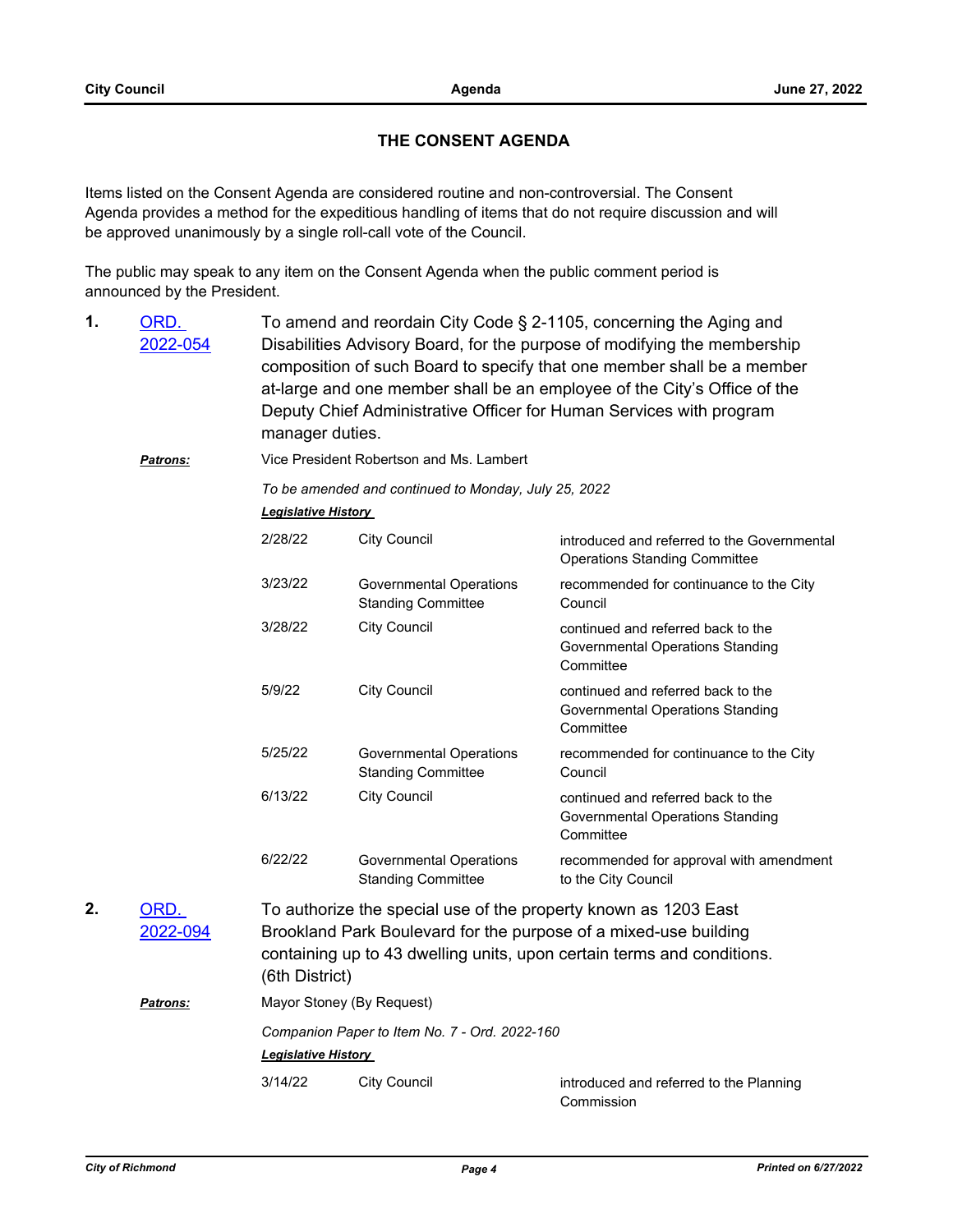|    | <b>City Council</b>          |                            | Agenda                                                   |                                                                                                                                                                                                                          |  |
|----|------------------------------|----------------------------|----------------------------------------------------------|--------------------------------------------------------------------------------------------------------------------------------------------------------------------------------------------------------------------------|--|
|    |                              | 4/4/22                     | <b>Planning Commission</b>                               | recommended for continuance to the City<br>Council                                                                                                                                                                       |  |
|    |                              | 4/11/22                    | <b>City Council</b>                                      | continued and referred back to the Planning<br>Commission                                                                                                                                                                |  |
|    |                              | 6/6/22                     | <b>Planning Commission</b>                               | recommended for continuance to the City<br>Council                                                                                                                                                                       |  |
|    |                              | 6/13/22                    | <b>City Council</b>                                      | continued and referred back to the Planning<br>Commission                                                                                                                                                                |  |
|    |                              | 6/21/22                    | <b>Planning Commission</b>                               | recommended for approval to the City<br>Council                                                                                                                                                                          |  |
| 3. | ORD.<br>2022-121<br>Patrons: |                            | (As Amended) (9th District)<br>Mayor Stoney (By Request) | To authorize the special use of the properties known as 2100, 2106, 2112,<br>2118, and 2124 Broad Rock Boulevard for the purpose of a commercial<br>building with off-street parking, upon certain terms and conditions. |  |
|    |                              | <b>Legislative History</b> |                                                          |                                                                                                                                                                                                                          |  |
|    |                              | 4/11/22                    | <b>City Council</b>                                      | introduced and referred to the Planning<br>Commission                                                                                                                                                                    |  |
|    |                              | 5/2/22                     | <b>Planning Commission</b>                               | recommended for continuance to the City<br>Council                                                                                                                                                                       |  |
|    |                              | 5/9/22                     | <b>City Council</b>                                      | continued and referred back to the Planning<br>Commission                                                                                                                                                                |  |
|    |                              | 6/6/22                     | <b>Planning Commission</b>                               | recommended for approval with amendments<br>to the City Council                                                                                                                                                          |  |
|    |                              | 6/13/22                    | <b>City Council</b>                                      | amended and continued to the City Council                                                                                                                                                                                |  |
| 4. | ORD.<br>2022-122             | (1st District)             |                                                          | To authorize the special use of the property known as 3336 Cutshaw<br>Avenue for the purpose of three two-family detached dwellings and a<br>parking area, upon certain terms and conditions. (As Amended)               |  |
|    | <u>Patrons:</u>              |                            | Mayor Stoney (By Request)                                |                                                                                                                                                                                                                          |  |
|    |                              | <b>Legislative History</b> |                                                          |                                                                                                                                                                                                                          |  |
|    |                              | 4/11/22                    | <b>City Council</b>                                      | introduced and referred to the Planning<br>Commission                                                                                                                                                                    |  |
|    |                              | 5/2/22                     | <b>Planning Commission</b>                               | recommended for continuance to the City<br>Council                                                                                                                                                                       |  |
|    |                              | 5/9/22                     | <b>City Council</b>                                      | continued and referred back to the Planning<br>Commission                                                                                                                                                                |  |
|    |                              | 6/6/22                     | <b>Planning Commission</b>                               | recommended for approval with amendments<br>to the City Council                                                                                                                                                          |  |
|    |                              | 6/13/22                    | <b>City Council</b>                                      | amended and continued to the City Council                                                                                                                                                                                |  |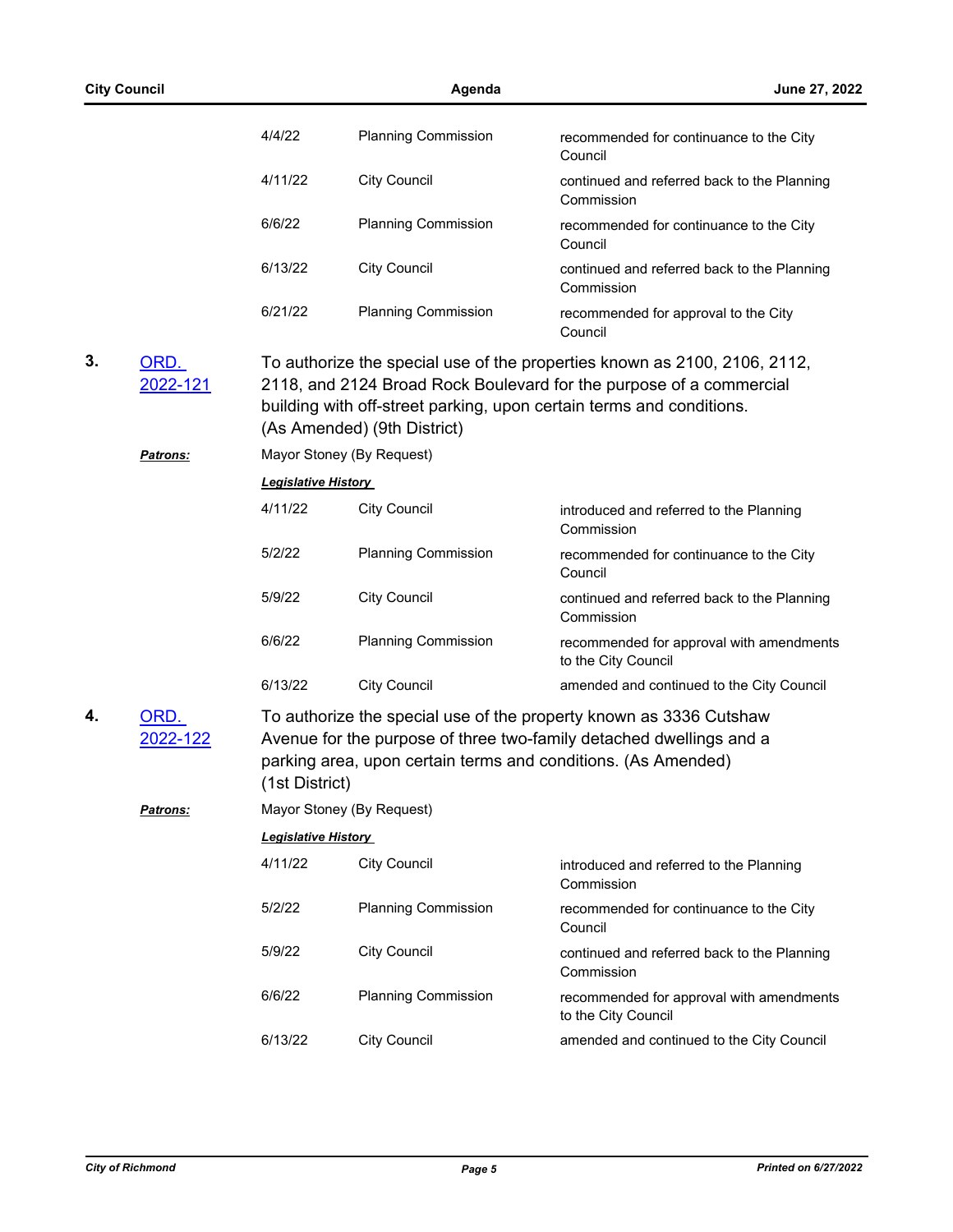| 5.                     | ORD.<br>2022-148 |                                                                                                                                                         | parking, upon certain terms and conditions. (6th District)                                                                                                                                                                                                                                                                                                                                                                                                                                                                                                                                                                                                                                  | To authorize the special use of the property known as 3216 3rd Avenue for<br>the purpose of four single-family detached dwellings, with off-street |  |  |
|------------------------|------------------|---------------------------------------------------------------------------------------------------------------------------------------------------------|---------------------------------------------------------------------------------------------------------------------------------------------------------------------------------------------------------------------------------------------------------------------------------------------------------------------------------------------------------------------------------------------------------------------------------------------------------------------------------------------------------------------------------------------------------------------------------------------------------------------------------------------------------------------------------------------|----------------------------------------------------------------------------------------------------------------------------------------------------|--|--|
|                        | Patrons:         | Mayor Stoney (By Request)                                                                                                                               |                                                                                                                                                                                                                                                                                                                                                                                                                                                                                                                                                                                                                                                                                             |                                                                                                                                                    |  |  |
|                        |                  | <b>Legislative History</b>                                                                                                                              |                                                                                                                                                                                                                                                                                                                                                                                                                                                                                                                                                                                                                                                                                             |                                                                                                                                                    |  |  |
|                        |                  | 5/9/22                                                                                                                                                  | <b>City Council</b>                                                                                                                                                                                                                                                                                                                                                                                                                                                                                                                                                                                                                                                                         | introduced and referred to the Planning<br>Commission                                                                                              |  |  |
|                        |                  | 6/6/22                                                                                                                                                  | <b>Planning Commission</b>                                                                                                                                                                                                                                                                                                                                                                                                                                                                                                                                                                                                                                                                  | recommended for continuance to the City<br>Council                                                                                                 |  |  |
|                        |                  | 6/13/22                                                                                                                                                 | <b>City Council</b>                                                                                                                                                                                                                                                                                                                                                                                                                                                                                                                                                                                                                                                                         | continued and referred back to the Planning<br>Commission                                                                                          |  |  |
|                        |                  | 6/21/22                                                                                                                                                 | <b>Planning Commission</b>                                                                                                                                                                                                                                                                                                                                                                                                                                                                                                                                                                                                                                                                  | recommended for approval to the City<br>Council                                                                                                    |  |  |
| 6.                     | ORD.<br>2022-159 | To rezone the property known as 500 Maury Street from the M-2 Heavy<br>Industrial District to the TOD-1 Transit-Oriented Nodal District. (6th District) |                                                                                                                                                                                                                                                                                                                                                                                                                                                                                                                                                                                                                                                                                             |                                                                                                                                                    |  |  |
|                        | Patrons:         | Mayor Stoney (By Request)                                                                                                                               |                                                                                                                                                                                                                                                                                                                                                                                                                                                                                                                                                                                                                                                                                             |                                                                                                                                                    |  |  |
|                        |                  | To be continued to Monday, July 25, 2022<br><b>Legislative History</b>                                                                                  |                                                                                                                                                                                                                                                                                                                                                                                                                                                                                                                                                                                                                                                                                             |                                                                                                                                                    |  |  |
|                        |                  | 5/23/22                                                                                                                                                 | <b>City Council</b>                                                                                                                                                                                                                                                                                                                                                                                                                                                                                                                                                                                                                                                                         | introduced and referred to the Planning<br>Commission                                                                                              |  |  |
|                        |                  | 6/21/22                                                                                                                                                 | <b>Planning Commission</b>                                                                                                                                                                                                                                                                                                                                                                                                                                                                                                                                                                                                                                                                  | recommended for continuance to the City<br>Council                                                                                                 |  |  |
| 7.<br>ORD.<br>2022-160 |                  | upon certain terms and conditions. (6th District)                                                                                                       | To amend and reordain Ord. No. 88-249-225, adopted Oct. 10, 1988, as<br>previously amended by Ord. No. 91-283-92-1, adopted Jan. 13, 1992, and<br>Ord. No. 2014-193-175, adopted Oct. 13, 2014, which authorized the<br>special use of the property known as Highland Park School, containing<br>2.61 acres, more or less, located on the southwest corner of Brookland<br>Park Boulevard and Second Avenue, for an apartment building for the<br>elderly (persons 60 years of age and older), for the purpose of reducing the<br>residency age requirement for at least 80 percent of the occupied units to<br>persons 55 years of age and older, to authorize additional on-site parking, |                                                                                                                                                    |  |  |
|                        | Patrons:         | Mayor Stoney (By Request)                                                                                                                               |                                                                                                                                                                                                                                                                                                                                                                                                                                                                                                                                                                                                                                                                                             |                                                                                                                                                    |  |  |
|                        |                  | <b>Legislative History</b>                                                                                                                              | Companion Paper to Item No. 2 - Ord. 2022-094                                                                                                                                                                                                                                                                                                                                                                                                                                                                                                                                                                                                                                               |                                                                                                                                                    |  |  |
|                        |                  | 5/23/22                                                                                                                                                 | <b>City Council</b>                                                                                                                                                                                                                                                                                                                                                                                                                                                                                                                                                                                                                                                                         | introduced and referred to the Planning<br>Commission                                                                                              |  |  |
|                        |                  | 6/21/22                                                                                                                                                 | <b>Planning Commission</b>                                                                                                                                                                                                                                                                                                                                                                                                                                                                                                                                                                                                                                                                  | recommended for approval to the City<br>Council                                                                                                    |  |  |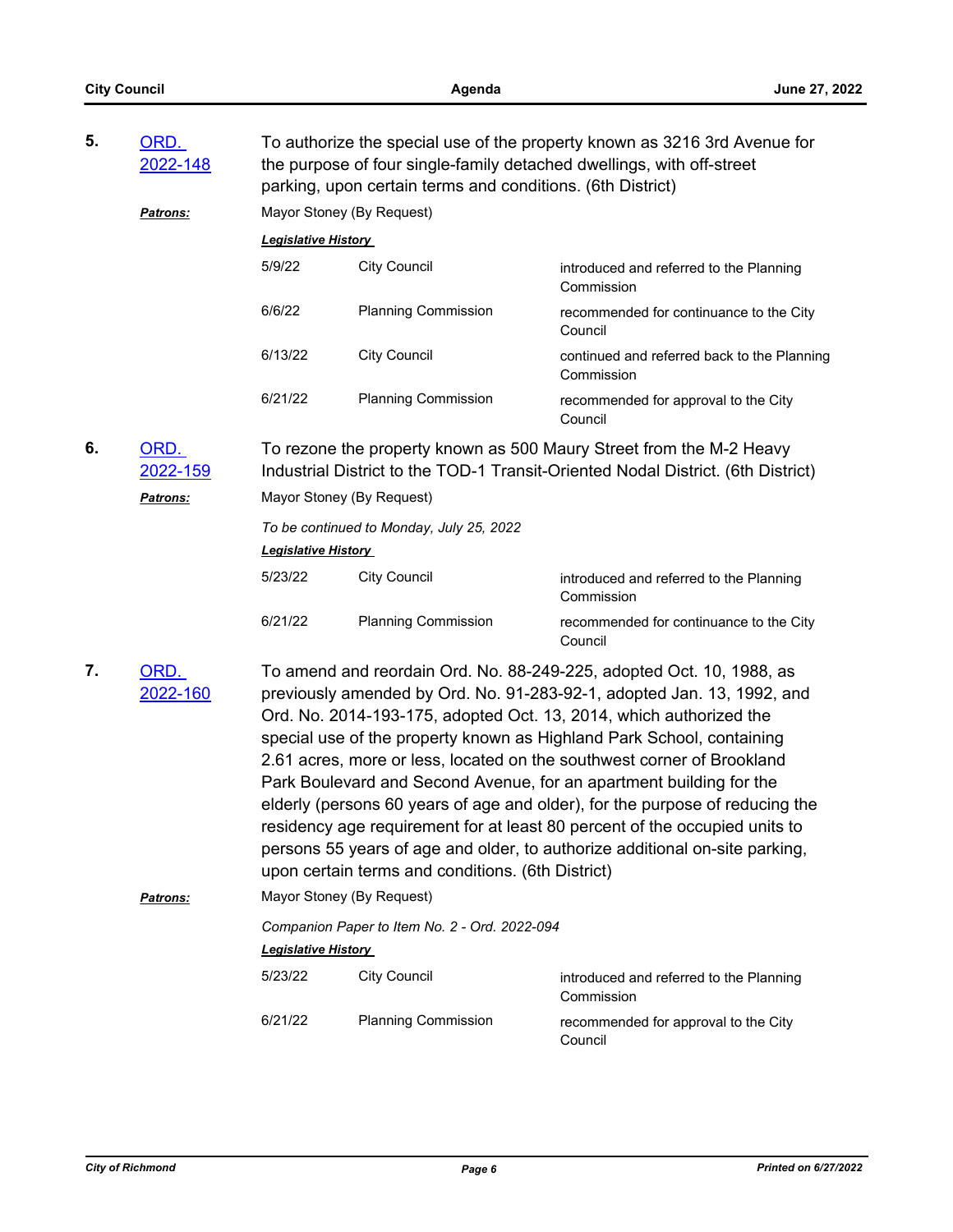| 8.  | <u>ORD.</u><br>2022-161 | To authorize the special use of the property known as 909 North 29th<br>Street for the purpose of five single-family attached dwellings, with<br>off-street parking, upon certain terms and conditions. (7th District)                                   |                                          |                                                                 |  |  |
|-----|-------------------------|----------------------------------------------------------------------------------------------------------------------------------------------------------------------------------------------------------------------------------------------------------|------------------------------------------|-----------------------------------------------------------------|--|--|
|     | <b>Patrons:</b>         |                                                                                                                                                                                                                                                          | Mayor Stoney (By Request)                |                                                                 |  |  |
|     |                         | <b>Legislative History</b>                                                                                                                                                                                                                               | To be continued to Monday, July 25, 2022 |                                                                 |  |  |
|     |                         | 5/23/22                                                                                                                                                                                                                                                  | <b>City Council</b>                      | introduced and referred to the Planning<br>Commission           |  |  |
|     |                         | 6/21/22                                                                                                                                                                                                                                                  | <b>Planning Commission</b>               | recommended for continuance to the City<br>Council              |  |  |
| 9.  | ORD.<br><u>2022-162</u> | To authorize the special use of the property known as 1114 Azalea Avenue<br>for the purpose of an automated teller machine as a principal use, upon<br>certain terms and conditions. (3rd District)                                                      |                                          |                                                                 |  |  |
|     | <b>Patrons:</b>         | Mayor Stoney (By Request)                                                                                                                                                                                                                                |                                          |                                                                 |  |  |
|     |                         | <b>Legislative History</b>                                                                                                                                                                                                                               |                                          |                                                                 |  |  |
|     |                         | 5/23/22                                                                                                                                                                                                                                                  | <b>City Council</b>                      | introduced and referred to the Planning<br>Commission           |  |  |
|     |                         | 6/21/22                                                                                                                                                                                                                                                  | <b>Planning Commission</b>               | recommended for approval to the City<br>Council                 |  |  |
| 10. | ORD.<br>2022-163        | To authorize the special use of the property known as 3001 Commerce<br>Road for the purpose of parking areas and drive aisles illuminated by<br>lighting structures in excess of 35 feet in height, upon certain terms and<br>conditions. (8th District) |                                          |                                                                 |  |  |
|     | <b>Patrons:</b>         | Mayor Stoney (By Request)                                                                                                                                                                                                                                |                                          |                                                                 |  |  |
|     |                         | To be amended and continued to Monday, July 25, 2022<br><b>Legislative History</b>                                                                                                                                                                       |                                          |                                                                 |  |  |
|     |                         | 5/23/22                                                                                                                                                                                                                                                  | <b>City Council</b>                      | introduced and referred to the Planning<br>Commission           |  |  |
|     |                         | 6/21/22                                                                                                                                                                                                                                                  | <b>Planning Commission</b>               | recommended for approval with amendments<br>to the City Council |  |  |
| 11. | ORD.<br>2022-164        | To authorize the special use of the property known as 1504 Park Avenue<br>for the purpose of a single-family attached dwelling, upon certain terms and<br>conditions. (2nd District)                                                                     |                                          |                                                                 |  |  |
|     | <b>Patrons:</b>         |                                                                                                                                                                                                                                                          | Mayor Stoney (By Request)                |                                                                 |  |  |
|     |                         | Legislative History                                                                                                                                                                                                                                      |                                          |                                                                 |  |  |
|     |                         | 5/23/22                                                                                                                                                                                                                                                  | <b>City Council</b>                      | introduced and referred to the Planning<br>Commission           |  |  |
|     |                         | 6/21/22                                                                                                                                                                                                                                                  | <b>Planning Commission</b>               | recommended for approval to the City<br>Council                 |  |  |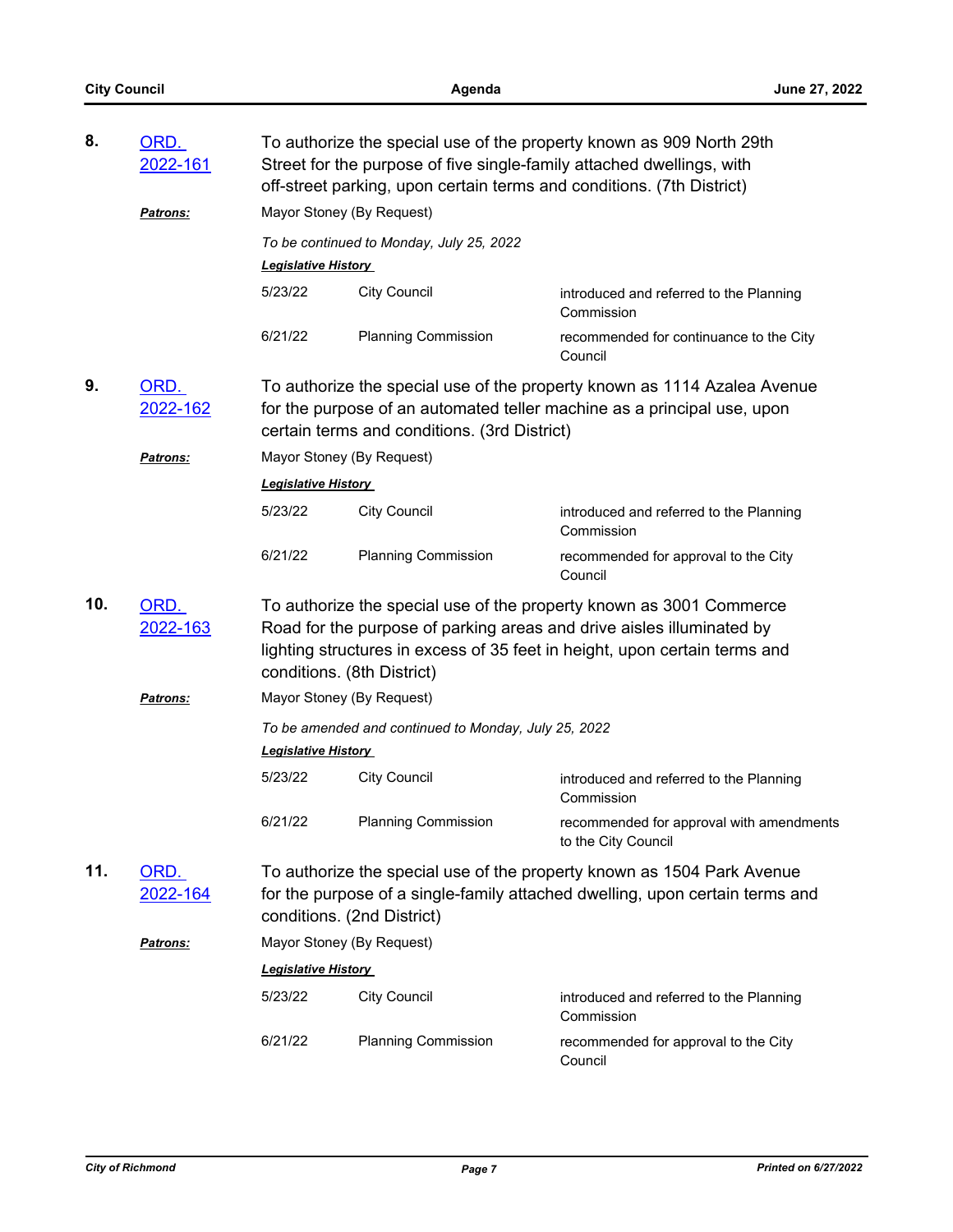| 12. | ORD.<br>2022-165 | To authorize the special use of the property known as 2312 Summer Hill<br>Avenue for the purpose of a day nursery for up to 12 children, upon certain<br>terms and conditions. (8th District)                                                                                                                                                                                                                                                                                                                                                                                                             |                                                                      |                                                                                                                                                                                                                                                                                                                                                                                                                                                                                                                                                |  |
|-----|------------------|-----------------------------------------------------------------------------------------------------------------------------------------------------------------------------------------------------------------------------------------------------------------------------------------------------------------------------------------------------------------------------------------------------------------------------------------------------------------------------------------------------------------------------------------------------------------------------------------------------------|----------------------------------------------------------------------|------------------------------------------------------------------------------------------------------------------------------------------------------------------------------------------------------------------------------------------------------------------------------------------------------------------------------------------------------------------------------------------------------------------------------------------------------------------------------------------------------------------------------------------------|--|
|     | Patrons:         | Mayor Stoney (By Request)                                                                                                                                                                                                                                                                                                                                                                                                                                                                                                                                                                                 |                                                                      |                                                                                                                                                                                                                                                                                                                                                                                                                                                                                                                                                |  |
|     |                  | <b>Legislative History</b>                                                                                                                                                                                                                                                                                                                                                                                                                                                                                                                                                                                |                                                                      |                                                                                                                                                                                                                                                                                                                                                                                                                                                                                                                                                |  |
|     |                  | 5/23/22                                                                                                                                                                                                                                                                                                                                                                                                                                                                                                                                                                                                   | <b>City Council</b>                                                  | introduced and referred to the Planning<br>Commission                                                                                                                                                                                                                                                                                                                                                                                                                                                                                          |  |
|     |                  | 6/21/22                                                                                                                                                                                                                                                                                                                                                                                                                                                                                                                                                                                                   | <b>Planning Commission</b>                                           | recommended for approval to the City<br>Council                                                                                                                                                                                                                                                                                                                                                                                                                                                                                                |  |
| 13. | ORD.<br>2022-167 | Richmond. (7th District)                                                                                                                                                                                                                                                                                                                                                                                                                                                                                                                                                                                  |                                                                      | To authorize the Chief Administrative Officer, for and on behalf of the City<br>of Richmond, to accept a donation of services in the form of labor and<br>materials valued at approximately \$3,728,327.00 from the Friends of the<br>Richmond Mounted Squad and, in connection therewith, to execute a Gift<br>and Right-of-Entry Agreement between the City and the Friends of the<br>Richmond Mounted Squad, for the purpose of constructing a new equine<br>facility and related amenities located at 601 North 39th Street in the city of |  |
|     | <b>Patrons:</b>  | Mayor Stoney, Vice President Robertson, Ms. Lambert and President Newbille                                                                                                                                                                                                                                                                                                                                                                                                                                                                                                                                |                                                                      |                                                                                                                                                                                                                                                                                                                                                                                                                                                                                                                                                |  |
|     |                  | <b>Legislative History</b>                                                                                                                                                                                                                                                                                                                                                                                                                                                                                                                                                                                |                                                                      |                                                                                                                                                                                                                                                                                                                                                                                                                                                                                                                                                |  |
|     |                  | 5/23/22                                                                                                                                                                                                                                                                                                                                                                                                                                                                                                                                                                                                   | <b>City Council</b>                                                  | introduced and referred to the Land Use,<br>Housing and Transportation Standing<br>Committee                                                                                                                                                                                                                                                                                                                                                                                                                                                   |  |
|     |                  | 6/21/22                                                                                                                                                                                                                                                                                                                                                                                                                                                                                                                                                                                                   | Land Use, Housing and<br><b>Transportation Standing</b><br>Committee | recommended for approval to the City<br>Council                                                                                                                                                                                                                                                                                                                                                                                                                                                                                                |  |
| 14. | ORD.<br>2022-170 | To amend Ord. No. 2021-040, adopted May 24, 2021, which adopted the<br>Fiscal Year 2021-2022 General Fund Budget and made appropriations<br>pursuant thereto, by accepting \$85,628.00 from the Virginia Department of<br>Elections, and to appropriate these funds to the Fiscal Year 2021-2022<br>General Fund Budget by increasing estimated revenues and the amount<br>appropriated to the Office of the General Registrar for the City of Richmond<br>by \$85,628.00 for the reimbursement of expenditures associated with early<br>voting expansion and Sunday voting during Fiscal Year 2021-2022. |                                                                      |                                                                                                                                                                                                                                                                                                                                                                                                                                                                                                                                                |  |
|     | Patrons:         | Mayor Stoney                                                                                                                                                                                                                                                                                                                                                                                                                                                                                                                                                                                              |                                                                      |                                                                                                                                                                                                                                                                                                                                                                                                                                                                                                                                                |  |
|     |                  | <b>Legislative History</b>                                                                                                                                                                                                                                                                                                                                                                                                                                                                                                                                                                                |                                                                      |                                                                                                                                                                                                                                                                                                                                                                                                                                                                                                                                                |  |
|     |                  | 6/13/22                                                                                                                                                                                                                                                                                                                                                                                                                                                                                                                                                                                                   | <b>City Council</b>                                                  | introduced and referred to the City Council                                                                                                                                                                                                                                                                                                                                                                                                                                                                                                    |  |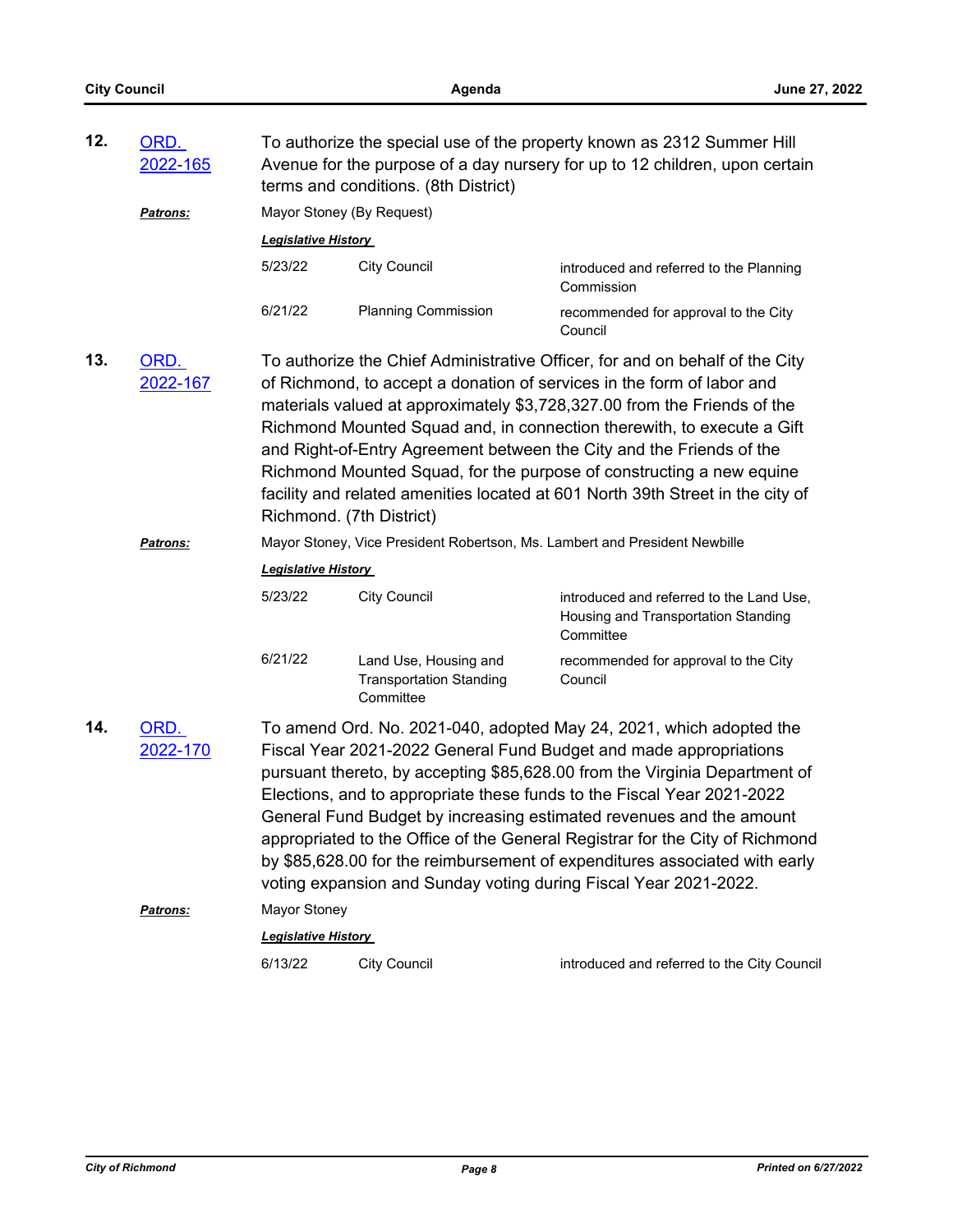| 15. | ORD.<br>2022-171 |                                       | Deputy Chief Administrative Officer for Human Services called the<br>Fund Budget by increasing estimated revenues and the amount<br>Human Services' Advancing Health Literacy Special Fund by<br>2021-2022 General Fund Budget, Office of the Deputy Chief<br>Year 2021-2022 Special Fund Budget, Office of the Deputy Chief<br>the amount of the appropriation available to be transferred. | To amend Ord. No. 2022-003, which amended the Fiscal Year 2021-2022<br>Special Fund Budget by creating a new special fund for the Office of the<br>Advancing Health Literacy Special Fund, the Fiscal Year 2021-2022<br>General Fund Budget by transferring \$4,000,000.00 from the Office of the<br>Deputy Chief Administrative Officer for Human Services to the Fiscal Year<br>2021-2022 Special Fund Budget, and the Fiscal Year 2021-2022 Special<br>appropriated to the Office of the Deputy Chief Administrative Officer for<br>\$4,000,000.00 for the purpose of funding a collaborative community health<br>literacy program, to reduce the amount transferred from the Fiscal Year<br>Administrative Officer for Human Services, and appropriated to the Fiscal<br>Administrative Officer for Human Services' Advancing Health Literacy<br>Special Fund, from \$4,000,000.00 to \$2,843,640.00 to reflect accurately |
|-----|------------------|---------------------------------------|----------------------------------------------------------------------------------------------------------------------------------------------------------------------------------------------------------------------------------------------------------------------------------------------------------------------------------------------------------------------------------------------|--------------------------------------------------------------------------------------------------------------------------------------------------------------------------------------------------------------------------------------------------------------------------------------------------------------------------------------------------------------------------------------------------------------------------------------------------------------------------------------------------------------------------------------------------------------------------------------------------------------------------------------------------------------------------------------------------------------------------------------------------------------------------------------------------------------------------------------------------------------------------------------------------------------------------------|
|     | Patrons:         | Mayor Stoney                          |                                                                                                                                                                                                                                                                                                                                                                                              |                                                                                                                                                                                                                                                                                                                                                                                                                                                                                                                                                                                                                                                                                                                                                                                                                                                                                                                                |
|     |                  | <b>Legislative History</b><br>6/13/22 | <b>City Council</b>                                                                                                                                                                                                                                                                                                                                                                          | introduced and referred to the City Council                                                                                                                                                                                                                                                                                                                                                                                                                                                                                                                                                                                                                                                                                                                                                                                                                                                                                    |
| 16. | ORD.<br>2022-173 |                                       | the purpose of funding efforts to support and coordinate training,<br>21 Matthew Shepard and James Burns, Jr. Hate Crimes Program.                                                                                                                                                                                                                                                           | To authorize the Chief Administrative Officer to accept funds in the amount<br>of \$300,000.00 from the United States Department of Justice, Office of<br>Justice Programs, to amend the Fiscal Year 2021-2022 Special Fund<br>Budget by creating a new special fund for the Department of Police called<br>the Bureau of Justice Assistance Special Fund, and to appropriate the<br>increase to the Fiscal Year 2021-2022 Special Fund Budget by increasing<br>estimated revenues and the amount appropriated to the Department of<br>Police's Bureau of Justice Assistance Special Fund by \$300,000.00 for<br>education, and awareness of certain hate crimes through the 2021 BJA FY                                                                                                                                                                                                                                       |
|     | Patrons:         | Mayor Stoney                          |                                                                                                                                                                                                                                                                                                                                                                                              |                                                                                                                                                                                                                                                                                                                                                                                                                                                                                                                                                                                                                                                                                                                                                                                                                                                                                                                                |
|     |                  | Legislative History                   |                                                                                                                                                                                                                                                                                                                                                                                              |                                                                                                                                                                                                                                                                                                                                                                                                                                                                                                                                                                                                                                                                                                                                                                                                                                                                                                                                |
|     |                  | 6/13/22                               | <b>City Council</b>                                                                                                                                                                                                                                                                                                                                                                          | introduced and referred to the City Council                                                                                                                                                                                                                                                                                                                                                                                                                                                                                                                                                                                                                                                                                                                                                                                                                                                                                    |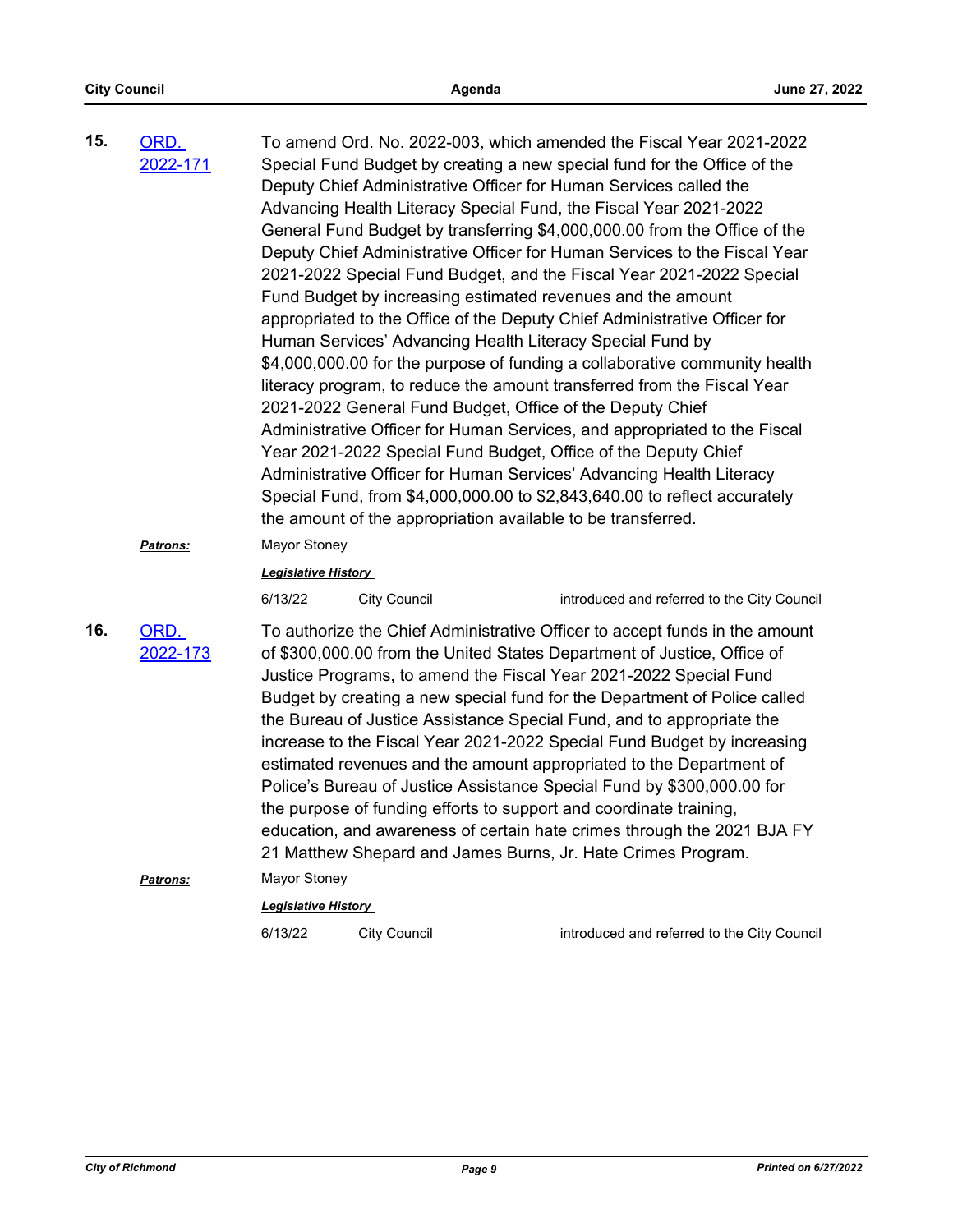| 17. | ORD.<br>2022-174 | To authorize the Chief Administrative Officer to accept funds in the amount<br>of \$46,976.00 from the Virginia Department of Criminal Justice Services,<br>to amend the Fiscal Year 2021-2022 Special Fund Budget by creating a<br>new special fund for the Office of the Commonwealth's Attorney for the City<br>of Richmond called the Restorative Justice Special Fund, and to<br>appropriate the increase to the Fiscal Year 2021-2022 Special Fund<br>Budget by increasing estimated revenues and the amount appropriated to<br>the Office of the Commonwealth's Attorney for the City of Richmond's<br>Restorative Justice Special Fund by \$46,976.00 for the purpose of funding<br>referrals to restorative justice conferencing and educational activities to<br>promote awareness of the restorative justice process as an alternative to |                                                                                                               |                                                                                                                                                                                                                                                                                                                                                                                                                                                                                                                                       |  |
|-----|------------------|------------------------------------------------------------------------------------------------------------------------------------------------------------------------------------------------------------------------------------------------------------------------------------------------------------------------------------------------------------------------------------------------------------------------------------------------------------------------------------------------------------------------------------------------------------------------------------------------------------------------------------------------------------------------------------------------------------------------------------------------------------------------------------------------------------------------------------------------------|---------------------------------------------------------------------------------------------------------------|---------------------------------------------------------------------------------------------------------------------------------------------------------------------------------------------------------------------------------------------------------------------------------------------------------------------------------------------------------------------------------------------------------------------------------------------------------------------------------------------------------------------------------------|--|
|     |                  |                                                                                                                                                                                                                                                                                                                                                                                                                                                                                                                                                                                                                                                                                                                                                                                                                                                      | entering the criminal justice system.                                                                         |                                                                                                                                                                                                                                                                                                                                                                                                                                                                                                                                       |  |
|     | <b>Patrons:</b>  |                                                                                                                                                                                                                                                                                                                                                                                                                                                                                                                                                                                                                                                                                                                                                                                                                                                      | Mayor Stoney and Ms. Lambert                                                                                  |                                                                                                                                                                                                                                                                                                                                                                                                                                                                                                                                       |  |
|     |                  | <b>Legislative History</b>                                                                                                                                                                                                                                                                                                                                                                                                                                                                                                                                                                                                                                                                                                                                                                                                                           |                                                                                                               |                                                                                                                                                                                                                                                                                                                                                                                                                                                                                                                                       |  |
|     |                  | 6/13/22                                                                                                                                                                                                                                                                                                                                                                                                                                                                                                                                                                                                                                                                                                                                                                                                                                              | <b>City Council</b>                                                                                           | introduced and referred to the City Council                                                                                                                                                                                                                                                                                                                                                                                                                                                                                           |  |
| 18. | ORD.<br>2022-175 |                                                                                                                                                                                                                                                                                                                                                                                                                                                                                                                                                                                                                                                                                                                                                                                                                                                      | Community Oriented Policing Services (COPS) Special Fund by<br>training simulator for de-escalation training. | To authorize the Chief Administrative Officer to accept funds in the amount<br>of \$125,000.00 from the United States Department of Justice, Office of<br>Community Oriented Policing Services, and to appropriate the increase to<br>the Fiscal Year 2021-2022 Special Fund Budget by increasing estimated<br>revenues and the amount appropriated to the Department of Police's<br>\$125,000.00 for the purpose of funding the purchase of a virtual reality                                                                        |  |
|     | <b>Patrons:</b>  |                                                                                                                                                                                                                                                                                                                                                                                                                                                                                                                                                                                                                                                                                                                                                                                                                                                      | Mayor Stoney and Ms. Lambert                                                                                  |                                                                                                                                                                                                                                                                                                                                                                                                                                                                                                                                       |  |
|     |                  | <b>Legislative History</b>                                                                                                                                                                                                                                                                                                                                                                                                                                                                                                                                                                                                                                                                                                                                                                                                                           |                                                                                                               |                                                                                                                                                                                                                                                                                                                                                                                                                                                                                                                                       |  |
|     |                  | 6/13/22                                                                                                                                                                                                                                                                                                                                                                                                                                                                                                                                                                                                                                                                                                                                                                                                                                              | <b>City Council</b>                                                                                           | introduced and referred to the City Council                                                                                                                                                                                                                                                                                                                                                                                                                                                                                           |  |
| 19. | ORD.<br>2022-176 |                                                                                                                                                                                                                                                                                                                                                                                                                                                                                                                                                                                                                                                                                                                                                                                                                                                      | Community Oriented Policing Services (COPS) Special Fund by                                                   | To authorize the Chief Administrative Officer to accept funds in the amount<br>of \$12,070.00 from the United States Department of Justice, Office of<br>Community Oriented Policing Services, and to appropriate the increase to<br>the Fiscal Year 2021-2022 Special Fund Budget by increasing estimated<br>revenues and the amount appropriated to the Department of Police's<br>\$12,070.00 for the purpose of funding the implementation of a credible<br>messengers program to provide intervention services for at-risk youth. |  |
|     | Patrons:         |                                                                                                                                                                                                                                                                                                                                                                                                                                                                                                                                                                                                                                                                                                                                                                                                                                                      | Mayor Stoney and Ms. Lambert                                                                                  |                                                                                                                                                                                                                                                                                                                                                                                                                                                                                                                                       |  |
|     |                  | <b>Legislative History</b><br>6/13/22                                                                                                                                                                                                                                                                                                                                                                                                                                                                                                                                                                                                                                                                                                                                                                                                                | <b>City Council</b>                                                                                           | introduced and referred to the City Council                                                                                                                                                                                                                                                                                                                                                                                                                                                                                           |  |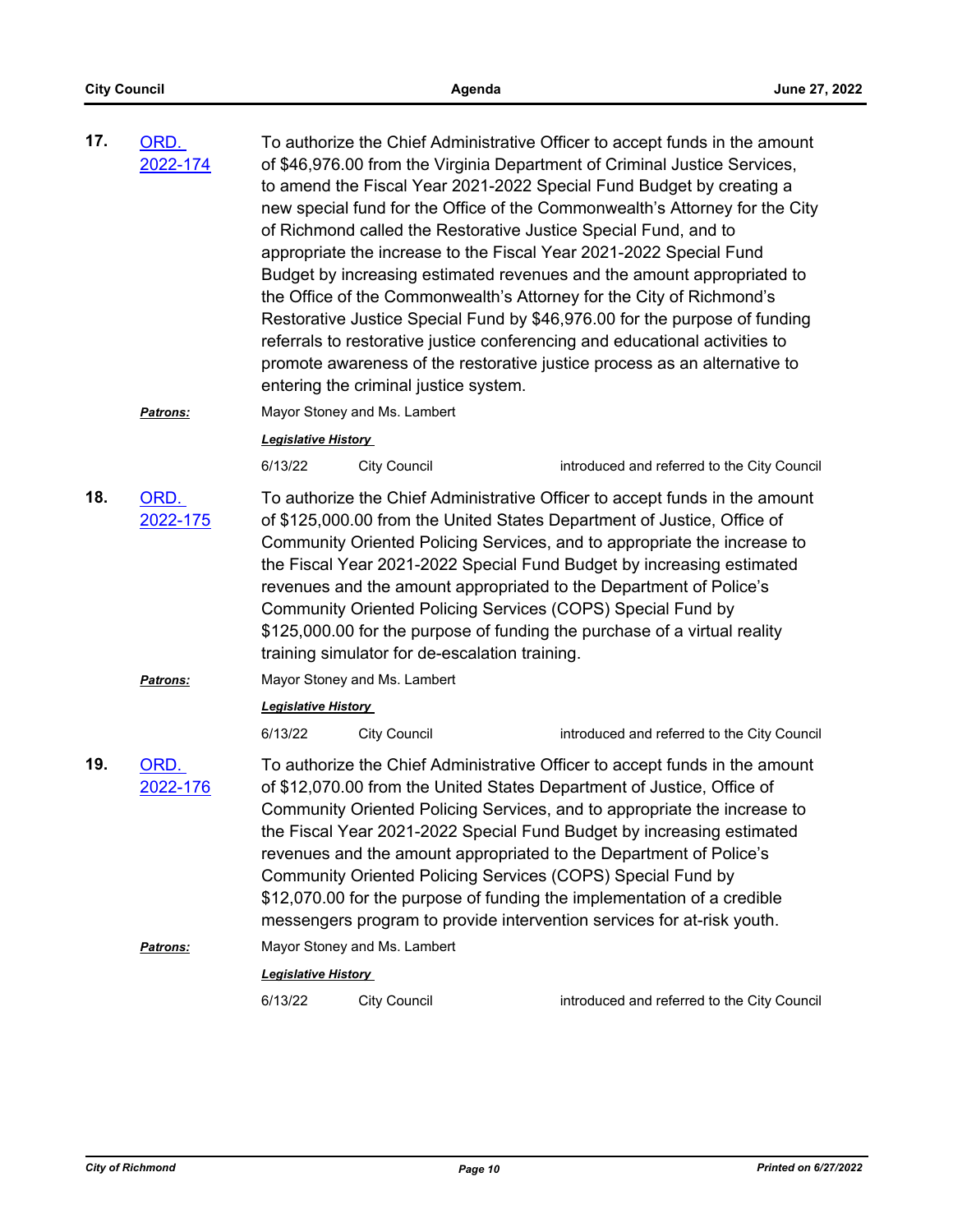| 20. | ORD.<br>2022-177<br>Patrons:                                                                                                                                                                                                                                                                                                                                                                                                                         |                            | To authorize the Chief Administrative Officer to accept funds in the amount<br>of \$2,500.00 from the Cal Ripkin, Sr. Foundation, Inc., and to appropriate<br>the increase to the Fiscal Year 2021-2022 Special Fund Budget by<br>increasing estimated revenues and the amount appropriated to the<br>Department of Police's Cal Ripken Special Fund by \$2,500.00 for the<br>purpose of funding the Badges for Baseball and Healthy Lifestyles<br>community crime prevention initiative.<br>Mayor Stoney and Ms. Lambert |                                                                                                                                                                                                                              |  |
|-----|------------------------------------------------------------------------------------------------------------------------------------------------------------------------------------------------------------------------------------------------------------------------------------------------------------------------------------------------------------------------------------------------------------------------------------------------------|----------------------------|---------------------------------------------------------------------------------------------------------------------------------------------------------------------------------------------------------------------------------------------------------------------------------------------------------------------------------------------------------------------------------------------------------------------------------------------------------------------------------------------------------------------------|------------------------------------------------------------------------------------------------------------------------------------------------------------------------------------------------------------------------------|--|
|     |                                                                                                                                                                                                                                                                                                                                                                                                                                                      | <b>Legislative History</b> |                                                                                                                                                                                                                                                                                                                                                                                                                                                                                                                           |                                                                                                                                                                                                                              |  |
|     |                                                                                                                                                                                                                                                                                                                                                                                                                                                      | 6/13/22                    | <b>City Council</b>                                                                                                                                                                                                                                                                                                                                                                                                                                                                                                       | introduced and referred to the City Council                                                                                                                                                                                  |  |
| 21. | ORD.<br>To authorize the Chief Administrative Officer, for and on behalf of the City<br>2022-178<br>of Richmond, to enter into the Twenty-Fifth Commercial Area Revitalization<br>Effort Program Cooperation Agreement between the City of Richmond,<br>Virginia, and the Economic Development Authority of the City of Richmond<br>for the purpose of providing for the operation of the Commercial Area<br>Revitalization Effort ("CARE") Program. |                            |                                                                                                                                                                                                                                                                                                                                                                                                                                                                                                                           |                                                                                                                                                                                                                              |  |
|     | Patrons:                                                                                                                                                                                                                                                                                                                                                                                                                                             |                            | Mayor Stoney and Ms. Lambert                                                                                                                                                                                                                                                                                                                                                                                                                                                                                              |                                                                                                                                                                                                                              |  |
|     |                                                                                                                                                                                                                                                                                                                                                                                                                                                      | <b>Legislative History</b> |                                                                                                                                                                                                                                                                                                                                                                                                                                                                                                                           |                                                                                                                                                                                                                              |  |
|     |                                                                                                                                                                                                                                                                                                                                                                                                                                                      | 6/13/22                    | <b>City Council</b>                                                                                                                                                                                                                                                                                                                                                                                                                                                                                                       | introduced and referred to the Finance and<br>Economic Development Standing Committee                                                                                                                                        |  |
|     |                                                                                                                                                                                                                                                                                                                                                                                                                                                      | 6/16/22                    | Finance and Economic<br>Development Standing<br>Committee                                                                                                                                                                                                                                                                                                                                                                                                                                                                 | recommended for approval to the City<br>Council                                                                                                                                                                              |  |
| 22. | ORD.<br>2022-179                                                                                                                                                                                                                                                                                                                                                                                                                                     |                            | law that Va. Code $\S$ 2.2-4343(A)(12) requires the City to follow.                                                                                                                                                                                                                                                                                                                                                                                                                                                       | To amend City Code §§ 21-50, concerning bid bonds on construction<br>contracts, and 21-68, concerning contracting for professional services by<br>competitive negotiation, for the purpose of reflecting amendments to state |  |
|     | Patrons:                                                                                                                                                                                                                                                                                                                                                                                                                                             | Mayor Stoney               |                                                                                                                                                                                                                                                                                                                                                                                                                                                                                                                           |                                                                                                                                                                                                                              |  |
|     |                                                                                                                                                                                                                                                                                                                                                                                                                                                      | <b>Legislative History</b> |                                                                                                                                                                                                                                                                                                                                                                                                                                                                                                                           |                                                                                                                                                                                                                              |  |
|     |                                                                                                                                                                                                                                                                                                                                                                                                                                                      | 6/13/22                    | <b>City Council</b>                                                                                                                                                                                                                                                                                                                                                                                                                                                                                                       | introduced and referred to the Finance and<br><b>Economic Development Standing Committee</b>                                                                                                                                 |  |
|     |                                                                                                                                                                                                                                                                                                                                                                                                                                                      | 6/16/22                    | <b>Finance and Economic</b><br>Development Standing<br>Committee                                                                                                                                                                                                                                                                                                                                                                                                                                                          | recommended for approval to the City<br>Council                                                                                                                                                                              |  |
| 23. | ORD.<br>2022-180                                                                                                                                                                                                                                                                                                                                                                                                                                     |                            | Service and Assessment Districts.                                                                                                                                                                                                                                                                                                                                                                                                                                                                                         | To approve the Work Plan and Budget for the fiscal year ending Jun. 30,<br>2023, for the provision of services in the Downtown Richmond Special                                                                              |  |
|     | <b>Patrons:</b>                                                                                                                                                                                                                                                                                                                                                                                                                                      | <b>President Newbille</b>  |                                                                                                                                                                                                                                                                                                                                                                                                                                                                                                                           |                                                                                                                                                                                                                              |  |
|     |                                                                                                                                                                                                                                                                                                                                                                                                                                                      | <b>Legislative History</b> |                                                                                                                                                                                                                                                                                                                                                                                                                                                                                                                           |                                                                                                                                                                                                                              |  |
|     |                                                                                                                                                                                                                                                                                                                                                                                                                                                      | 6/13/22                    | <b>City Council</b>                                                                                                                                                                                                                                                                                                                                                                                                                                                                                                       | introduced and referred to the Finance and<br>Economic Development Standing Committee                                                                                                                                        |  |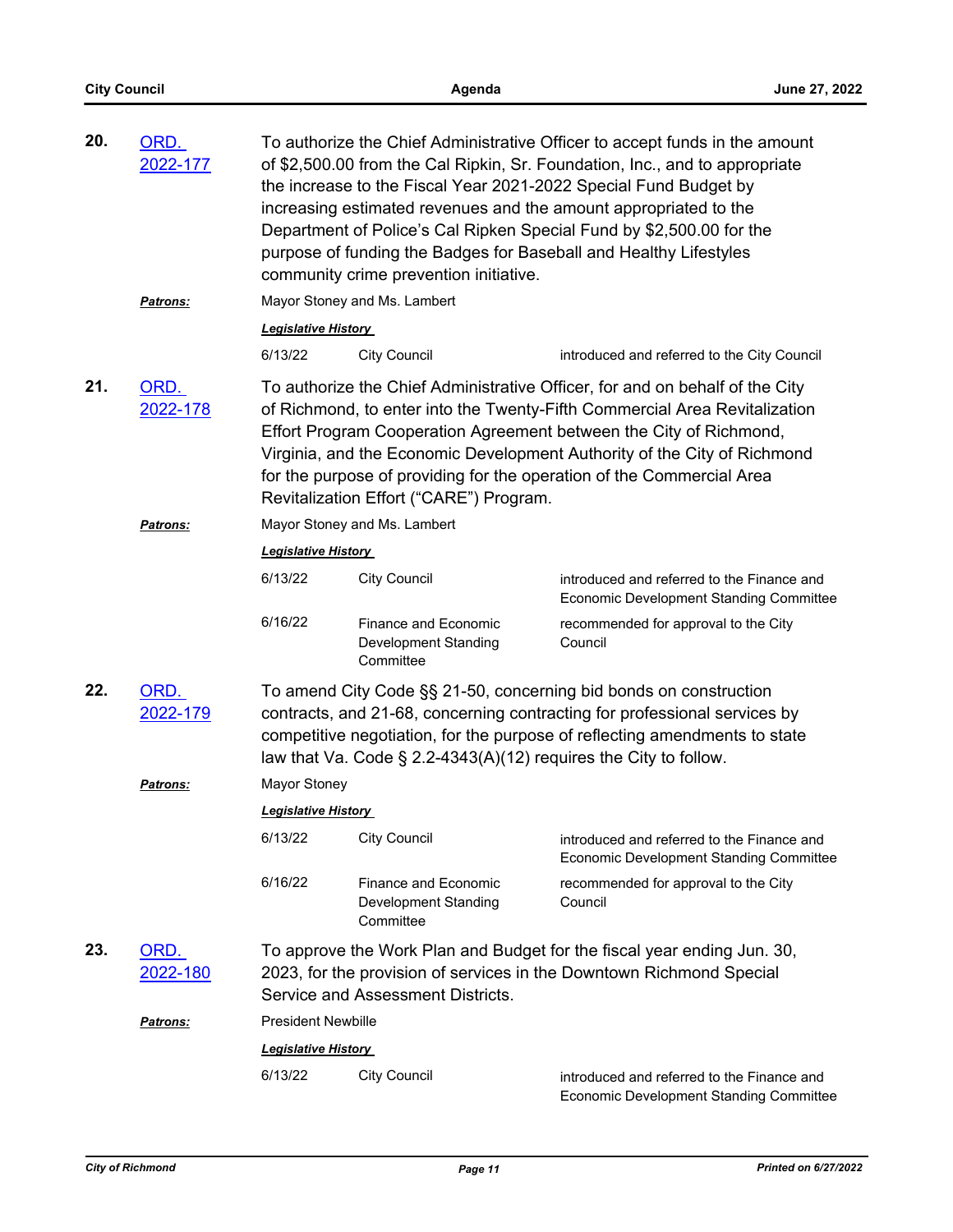|     | <b>City Council</b>     |                                                                                                           | Agenda                                                               |                                                                                                                                                                                                                                                                                                                                                                                              | June 27, 2022 |  |  |
|-----|-------------------------|-----------------------------------------------------------------------------------------------------------|----------------------------------------------------------------------|----------------------------------------------------------------------------------------------------------------------------------------------------------------------------------------------------------------------------------------------------------------------------------------------------------------------------------------------------------------------------------------------|---------------|--|--|
|     |                         | 6/16/22                                                                                                   | Finance and Economic<br>Development Standing<br>Committee            | recommended for approval to the City<br>Council                                                                                                                                                                                                                                                                                                                                              |               |  |  |
| 24. | ORD.<br>2022-181        |                                                                                                           | Street, LLC. (3rd District)                                          | To authorize the Chief Administrative Officer, for and on behalf of the City<br>of Richmond, to execute a Deed of Quitclaim of Utility Easement between<br>the City of Richmond and Roane Street LLC for the purpose of vacating by<br>quitclaim deed the City's ten-foot sewer and surface flow easement on the<br>property known as 2021 Roane Street, for nominal consideration, to Roane |               |  |  |
|     | <b>Patrons:</b>         | <b>Mayor Stoney</b>                                                                                       |                                                                      |                                                                                                                                                                                                                                                                                                                                                                                              |               |  |  |
|     |                         | <b>Legislative History</b>                                                                                |                                                                      |                                                                                                                                                                                                                                                                                                                                                                                              |               |  |  |
|     |                         | 6/13/22                                                                                                   | <b>City Council</b>                                                  | introduced and referred to the Land Use,<br>Housing and Transportation Standing<br>Committee                                                                                                                                                                                                                                                                                                 |               |  |  |
|     |                         | 6/21/22                                                                                                   | Land Use, Housing and<br><b>Transportation Standing</b><br>Committee | recommended for approval to the City<br>Council                                                                                                                                                                                                                                                                                                                                              |               |  |  |
| 25. | ORD.<br>2022-182        | To designate the 1100 block of Randolph Street in honor of Charles Jones,<br>Jr., and Charles Jones, III. |                                                                      |                                                                                                                                                                                                                                                                                                                                                                                              |               |  |  |
|     | <b>Patrons:</b>         |                                                                                                           | Ms. Lynch, Mr. Jones, Mr. Addison and Vice President Robertson       |                                                                                                                                                                                                                                                                                                                                                                                              |               |  |  |
|     |                         | <b>Legislative History</b>                                                                                |                                                                      |                                                                                                                                                                                                                                                                                                                                                                                              |               |  |  |
|     |                         | 6/13/22                                                                                                   | <b>City Council</b>                                                  | introduced and referred to the Land Use,<br>Housing and Transportation Standing<br>Committee                                                                                                                                                                                                                                                                                                 |               |  |  |
|     |                         | 6/21/22                                                                                                   | Land Use, Housing and<br><b>Transportation Standing</b><br>Committee | recommended for approval to the City<br>Council                                                                                                                                                                                                                                                                                                                                              |               |  |  |
| 26. | ORD.<br><u>2022-183</u> | Dickerson.                                                                                                |                                                                      | To designate the 1700 block of Blair Street in honor of Cora Jean                                                                                                                                                                                                                                                                                                                            |               |  |  |
|     | Patrons:                | Ms. Lynch, Vice President Robertson, Ms. Nye, Mr. Addison, Mr. Jones and President<br>Newbille            |                                                                      |                                                                                                                                                                                                                                                                                                                                                                                              |               |  |  |
|     |                         | <b>Legislative History</b>                                                                                |                                                                      |                                                                                                                                                                                                                                                                                                                                                                                              |               |  |  |
|     |                         | 6/13/22                                                                                                   | <b>City Council</b>                                                  | introduced and referred to the Land Use,<br>Housing and Transportation Standing<br>Committee                                                                                                                                                                                                                                                                                                 |               |  |  |
|     |                         | 6/21/22                                                                                                   | Land Use, Housing and<br><b>Transportation Standing</b><br>Committee | recommended for approval to the City<br>Council                                                                                                                                                                                                                                                                                                                                              |               |  |  |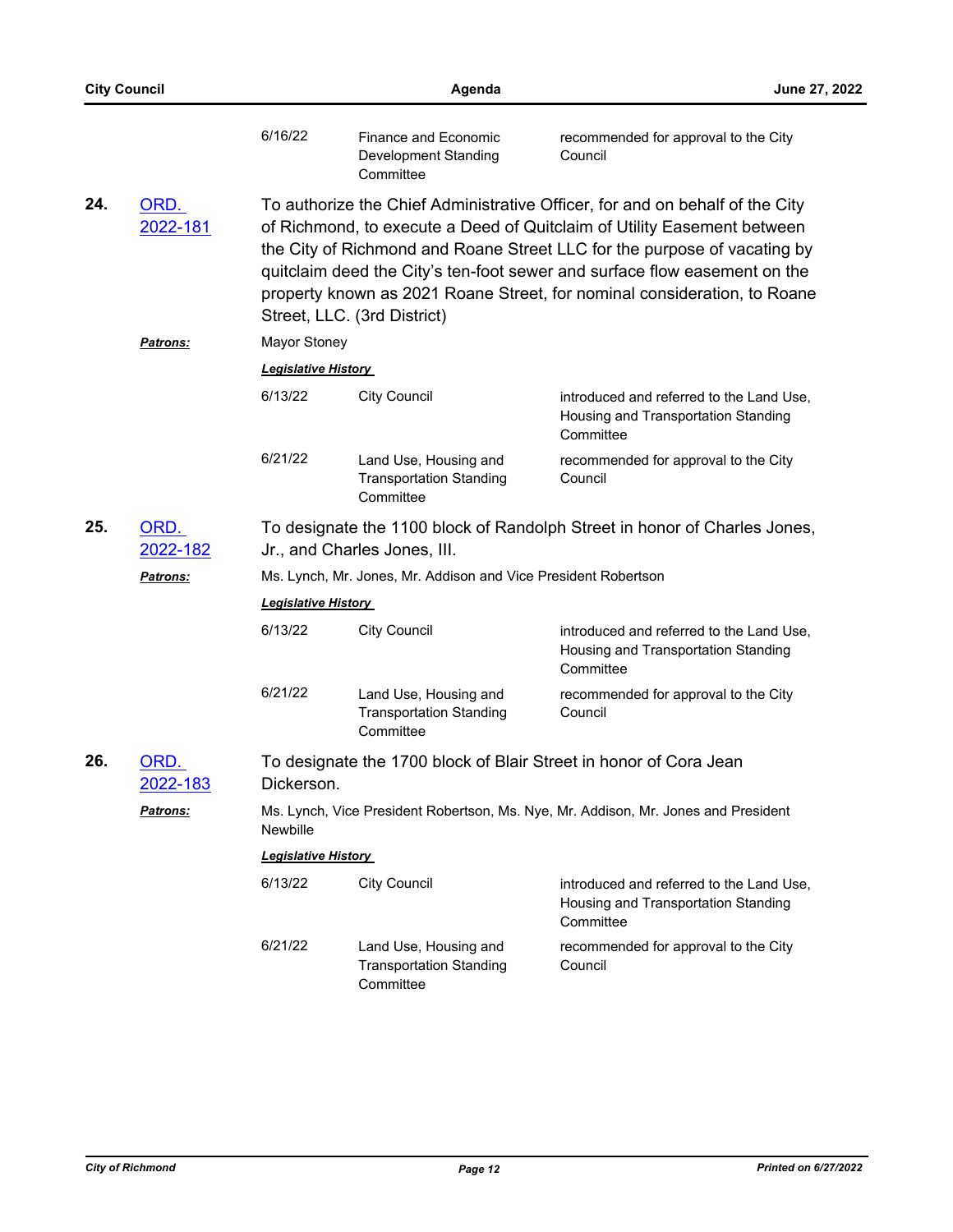| 27. | ORD.<br>2022-184  | such portion.                                                                                                                                                                                                               |                                                                                                                                                                                                                                                                                                                                                                            | To amend and reordain a City ordinance, adopted Dec. 15, 1922, which<br>dedicated the eastern portion of Plat A, Riverview Cemetery to Post<br>Number One of the American Legion to be used for the burial of those<br>soldiers, sailors, and marines who served in the World War and died in<br>destitute circumstances and otherwise would be buried at the expense of<br>the City, to, due to the decease of all veterans of World War I, authorize the<br>burial of indigent military veterans of all American wars and conflicts in |  |  |
|-----|-------------------|-----------------------------------------------------------------------------------------------------------------------------------------------------------------------------------------------------------------------------|----------------------------------------------------------------------------------------------------------------------------------------------------------------------------------------------------------------------------------------------------------------------------------------------------------------------------------------------------------------------------|------------------------------------------------------------------------------------------------------------------------------------------------------------------------------------------------------------------------------------------------------------------------------------------------------------------------------------------------------------------------------------------------------------------------------------------------------------------------------------------------------------------------------------------|--|--|
|     | <b>Patrons:</b>   | Ms. Lynch                                                                                                                                                                                                                   |                                                                                                                                                                                                                                                                                                                                                                            |                                                                                                                                                                                                                                                                                                                                                                                                                                                                                                                                          |  |  |
|     |                   |                                                                                                                                                                                                                             | To be continued to Monday, July 25, 2022                                                                                                                                                                                                                                                                                                                                   |                                                                                                                                                                                                                                                                                                                                                                                                                                                                                                                                          |  |  |
|     |                   | <b>Legislative History</b>                                                                                                                                                                                                  |                                                                                                                                                                                                                                                                                                                                                                            |                                                                                                                                                                                                                                                                                                                                                                                                                                                                                                                                          |  |  |
|     |                   | 6/13/22                                                                                                                                                                                                                     | <b>City Council</b>                                                                                                                                                                                                                                                                                                                                                        | introduced and referred to the Land Use,<br>Housing and Transportation Standing<br>Committee                                                                                                                                                                                                                                                                                                                                                                                                                                             |  |  |
|     |                   | 6/21/22                                                                                                                                                                                                                     | Land Use, Housing and<br><b>Transportation Standing</b><br>Committee                                                                                                                                                                                                                                                                                                       | recommended for continuance to the City<br>Council                                                                                                                                                                                                                                                                                                                                                                                                                                                                                       |  |  |
| 28. | ORD.<br>2022-185  | To accept a quitclaim deed from the School Board conveying 4929<br>Chamberlayne Avenue to the City and to authorize the Chief Administrative<br>Officer to act on behalf of the City in executing such deed. (3rd District) |                                                                                                                                                                                                                                                                                                                                                                            |                                                                                                                                                                                                                                                                                                                                                                                                                                                                                                                                          |  |  |
|     | <b>Patrons:</b>   | Mayor Stoney and Ms. Lambert                                                                                                                                                                                                |                                                                                                                                                                                                                                                                                                                                                                            |                                                                                                                                                                                                                                                                                                                                                                                                                                                                                                                                          |  |  |
|     |                   | <b>Legislative History</b>                                                                                                                                                                                                  |                                                                                                                                                                                                                                                                                                                                                                            |                                                                                                                                                                                                                                                                                                                                                                                                                                                                                                                                          |  |  |
|     |                   | 6/13/22                                                                                                                                                                                                                     | <b>City Council</b>                                                                                                                                                                                                                                                                                                                                                        | introduced and referred to the Planning<br>Commission                                                                                                                                                                                                                                                                                                                                                                                                                                                                                    |  |  |
|     |                   | 6/21/22                                                                                                                                                                                                                     | <b>Planning Commission</b>                                                                                                                                                                                                                                                                                                                                                 | recommended for approval to the City<br>Council                                                                                                                                                                                                                                                                                                                                                                                                                                                                                          |  |  |
| 29. | RES.<br>2022-R032 |                                                                                                                                                                                                                             | To approve the City's strategic plan for equitable economic development<br>for the fiscal years commencing Jul. 1, 2021, and ending Jun. 30, 2026, for<br>the establishment of a strategic framework for equitable economic<br>development, including job creation, capital investment, and revenue<br>generation, in the city of Richmond pursuant to City Code § 2-1373. |                                                                                                                                                                                                                                                                                                                                                                                                                                                                                                                                          |  |  |
|     | Patrons:          |                                                                                                                                                                                                                             | Mayor Stoney, Mr. Jones, Ms. Lambert and President Newbille                                                                                                                                                                                                                                                                                                                |                                                                                                                                                                                                                                                                                                                                                                                                                                                                                                                                          |  |  |
|     |                   | <b>Legislative History</b>                                                                                                                                                                                                  |                                                                                                                                                                                                                                                                                                                                                                            |                                                                                                                                                                                                                                                                                                                                                                                                                                                                                                                                          |  |  |
|     |                   | 5/23/22                                                                                                                                                                                                                     | <b>City Council</b>                                                                                                                                                                                                                                                                                                                                                        | introduced and referred to the Finance and<br><b>Economic Development Standing Committee</b>                                                                                                                                                                                                                                                                                                                                                                                                                                             |  |  |
|     |                   | 6/16/22                                                                                                                                                                                                                     | Finance and Economic<br>Development Standing<br>Committee                                                                                                                                                                                                                                                                                                                  | recommended for approval to the City<br>Council                                                                                                                                                                                                                                                                                                                                                                                                                                                                                          |  |  |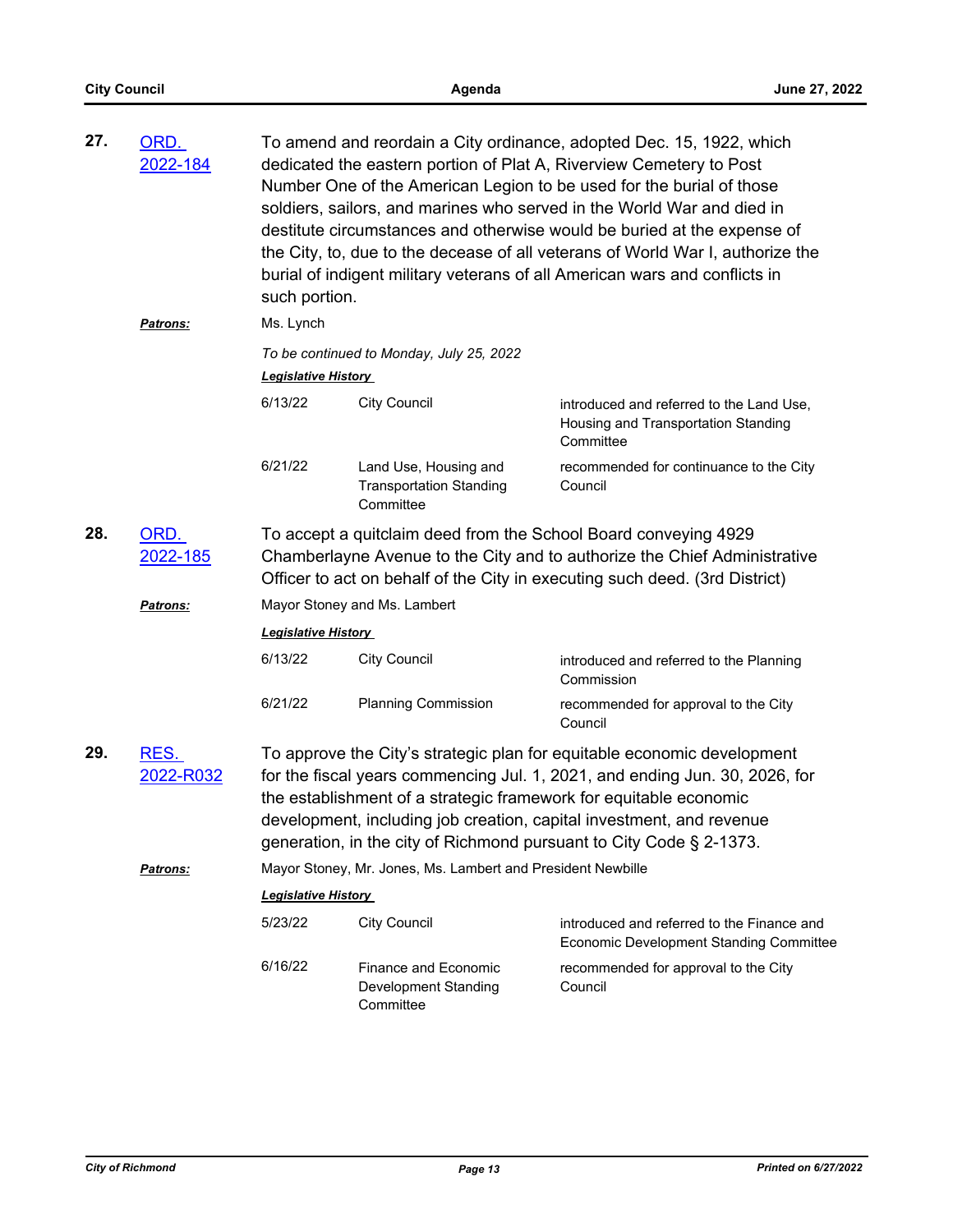| 30. | To modify the decision of the Commission of Architectural Review partially<br>RES.<br>2022-R034<br>approving with conditions a certificate of appropriateness to replace<br>windows at 2323 Venable Street by fully approving such application and<br>removing all conditions to such approval. (7th District) |                                                                                                                                                                                                                                                                                                                                                                                   |                                                                      |                                                                                              |  |
|-----|----------------------------------------------------------------------------------------------------------------------------------------------------------------------------------------------------------------------------------------------------------------------------------------------------------------|-----------------------------------------------------------------------------------------------------------------------------------------------------------------------------------------------------------------------------------------------------------------------------------------------------------------------------------------------------------------------------------|----------------------------------------------------------------------|----------------------------------------------------------------------------------------------|--|
|     | Patrons:                                                                                                                                                                                                                                                                                                       | <b>President Newbille</b>                                                                                                                                                                                                                                                                                                                                                         |                                                                      |                                                                                              |  |
|     |                                                                                                                                                                                                                                                                                                                | <b>Legislative History</b>                                                                                                                                                                                                                                                                                                                                                        |                                                                      |                                                                                              |  |
|     |                                                                                                                                                                                                                                                                                                                | 5/23/22                                                                                                                                                                                                                                                                                                                                                                           | <b>City Council</b>                                                  | introduced and referred to the Land Use,<br>Housing and Transportation Standing<br>Committee |  |
|     |                                                                                                                                                                                                                                                                                                                | 6/21/22                                                                                                                                                                                                                                                                                                                                                                           | Land Use, Housing and<br><b>Transportation Standing</b><br>Committee | recommended for approval to the City<br>Council                                              |  |
| 31. | <u>RES.</u><br>2022-R041                                                                                                                                                                                                                                                                                       | To express the City Council's support for the City's participation in the<br>United States Department of Transportation's Safe Streets and Roads For<br>All (SS4A) Grant Program to provide funding for the implementation of<br>Vision Zero traffic safety program activities to achieve the goal of zero<br>deaths and serious injuries on the streets of the city of Richmond. |                                                                      |                                                                                              |  |
|     | <b>Patrons:</b>                                                                                                                                                                                                                                                                                                | Mayor Stoney, Vice President Robertson, Mr. Addison and Mr. Jones                                                                                                                                                                                                                                                                                                                 |                                                                      |                                                                                              |  |
|     |                                                                                                                                                                                                                                                                                                                | <b>Legislative History</b>                                                                                                                                                                                                                                                                                                                                                        |                                                                      |                                                                                              |  |
|     |                                                                                                                                                                                                                                                                                                                | 6/13/22                                                                                                                                                                                                                                                                                                                                                                           | <b>City Council</b>                                                  | introduced and referred to the Land Use,<br>Housing and Transportation Standing<br>Committee |  |
|     |                                                                                                                                                                                                                                                                                                                | 6/21/22                                                                                                                                                                                                                                                                                                                                                                           | Land Use, Housing and<br><b>Transportation Standing</b><br>Committee | recommended for approval to the City<br>Council                                              |  |
| 32. | RES.<br><u>2022-R042</u>                                                                                                                                                                                                                                                                                       | To name the east-west alley located in the block bounded by Grove<br>Avenue, Westmoreland Street, Hanover Avenue, and Commonwealth<br>Avenue as "Colonial Place Alley." (1st District)                                                                                                                                                                                            |                                                                      |                                                                                              |  |
|     | <u>Patrons:</u>                                                                                                                                                                                                                                                                                                | Mayor Stoney and Mr. Addison                                                                                                                                                                                                                                                                                                                                                      |                                                                      |                                                                                              |  |
|     |                                                                                                                                                                                                                                                                                                                | <b>Legislative History</b>                                                                                                                                                                                                                                                                                                                                                        |                                                                      |                                                                                              |  |
|     |                                                                                                                                                                                                                                                                                                                | 6/13/22                                                                                                                                                                                                                                                                                                                                                                           | <b>City Council</b>                                                  | introduced and referred to the Land Use,<br>Housing and Transportation Standing<br>Committee |  |
|     |                                                                                                                                                                                                                                                                                                                | 6/21/22                                                                                                                                                                                                                                                                                                                                                                           | Land Use, Housing and<br><b>Transportation Standing</b><br>Committee | recommended for approval to the City<br>Council                                              |  |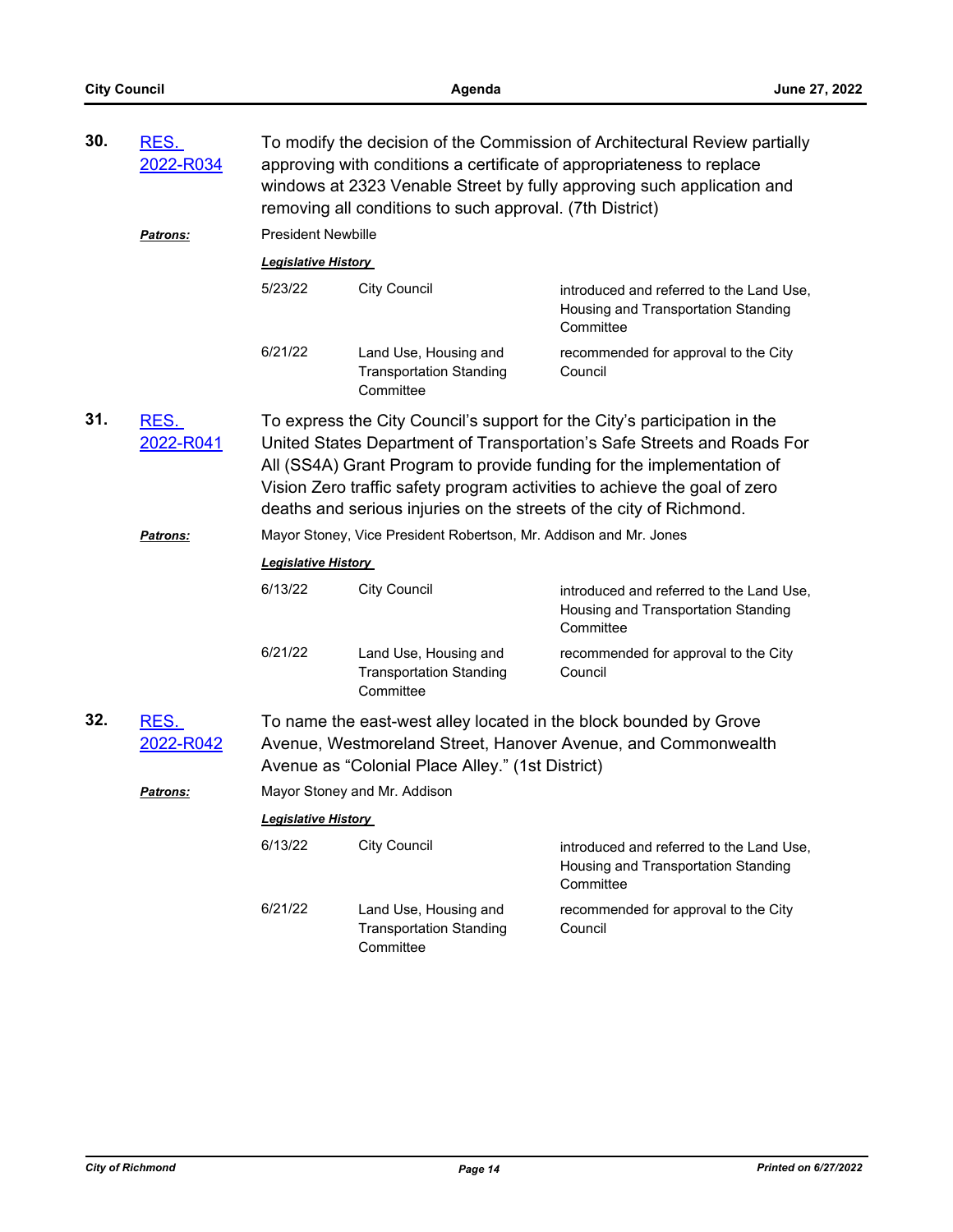# **THE REGULAR AGENDA**

| 33. | ORD.<br>2021-345                    | To amend ch. 2, art. VI of the City Code by adding therein a new div. 6,<br>consisting of §§ 2-1301.1-2-1301.20, concerning collective bargaining, for<br>the purpose of providing for collective bargaining with certain City<br>employees.                        |                                                             |                                                                                        |  |
|-----|-------------------------------------|---------------------------------------------------------------------------------------------------------------------------------------------------------------------------------------------------------------------------------------------------------------------|-------------------------------------------------------------|----------------------------------------------------------------------------------------|--|
|     | Patrons:                            | Ms. Trammell, Ms. Nye, Vice President Robertson, Ms. Jordan, Ms. Lynch and Mr.<br>Jones                                                                                                                                                                             |                                                             |                                                                                        |  |
|     |                                     | To be continued to Monday, July 25, 2022                                                                                                                                                                                                                            |                                                             |                                                                                        |  |
|     |                                     | <b>Legislative History</b>                                                                                                                                                                                                                                          |                                                             |                                                                                        |  |
|     |                                     | 12/13/21                                                                                                                                                                                                                                                            | <b>City Council</b>                                         | introduced and referred to the Governmental<br><b>Operations Standing Committee</b>    |  |
|     |                                     | 12/15/21                                                                                                                                                                                                                                                            | <b>Governmental Operations</b><br><b>Standing Committee</b> | forwarded with no recommendation to the<br><b>City Council</b>                         |  |
|     |                                     | 1/10/22                                                                                                                                                                                                                                                             | <b>City Council</b>                                         | continued and referred to the Organizational<br>Development Standing Committee         |  |
|     |                                     | 2/7/22                                                                                                                                                                                                                                                              | Organizational Development<br><b>Standing Committee</b>     | recommended for continuance to the City<br>Council                                     |  |
|     |                                     | 2/14/22                                                                                                                                                                                                                                                             | <b>City Council</b>                                         | continued and referred back to the<br>Organizational Development Standing<br>Committee |  |
|     |                                     | 3/7/22                                                                                                                                                                                                                                                              | Organizational Development<br><b>Standing Committee</b>     | recommended for continuance to the City<br>Council                                     |  |
|     |                                     | 3/14/22                                                                                                                                                                                                                                                             | <b>City Council</b>                                         | continued and referred back to the<br>Organizational Development Standing<br>Committee |  |
|     |                                     | 5/2/22                                                                                                                                                                                                                                                              | Organizational Development<br><b>Standing Committee</b>     | forwarded with no recommendation to the<br><b>City Council</b>                         |  |
|     |                                     | 5/9/22                                                                                                                                                                                                                                                              | <b>City Council</b>                                         | continued to the City Council                                                          |  |
|     |                                     | 5/23/22                                                                                                                                                                                                                                                             | <b>City Council</b>                                         | continued to the City Council                                                          |  |
| 34. | ORD.<br>2021-346<br><b>Patrons:</b> | To amend ch. 2, art. VI of the City Code by adding therein a new div. 6,<br>consisting of §§ 2-1301.1-2-1301.21, concerning collective bargaining, for<br>the purpose of providing for collective bargaining with certain City<br>employees.<br><b>Mayor Stoney</b> |                                                             |                                                                                        |  |
|     |                                     |                                                                                                                                                                                                                                                                     |                                                             |                                                                                        |  |
|     |                                     | To be continued to Monday, July 25, 2022<br><b>Legislative History</b>                                                                                                                                                                                              |                                                             |                                                                                        |  |
|     |                                     | 12/13/21                                                                                                                                                                                                                                                            | <b>City Council</b>                                         | introduced and referred to the Governmental<br><b>Operations Standing Committee</b>    |  |
|     |                                     | 12/15/21                                                                                                                                                                                                                                                            | <b>Governmental Operations</b><br><b>Standing Committee</b> | forwarded with no recommendation to the<br><b>City Council</b>                         |  |
|     |                                     | 1/10/22                                                                                                                                                                                                                                                             | <b>City Council</b>                                         | continued and referred to the Organizational<br>Development Standing Committee         |  |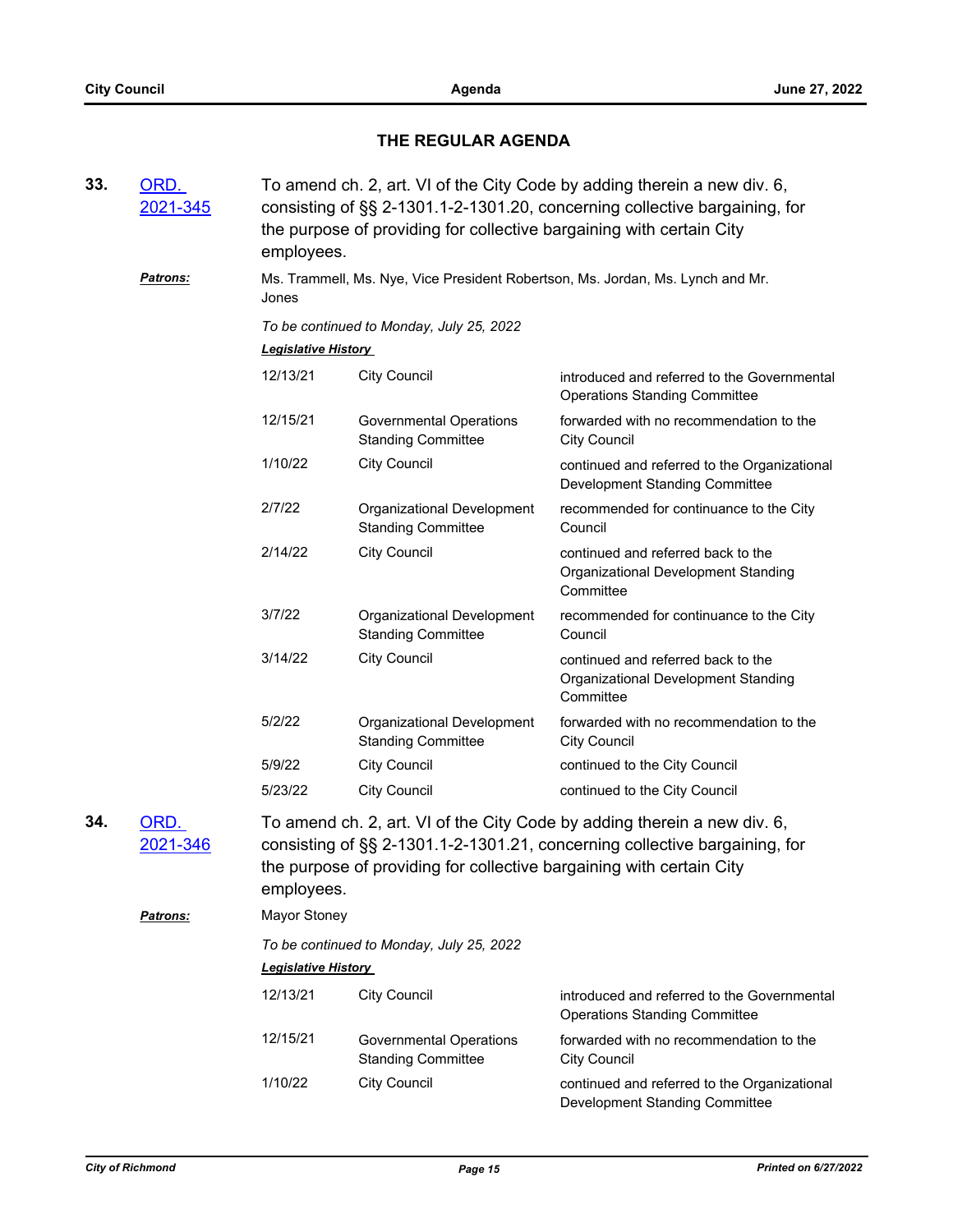|     | <b>City Council</b> |                                                       | Agenda                                                                                                                                                                                                                                                                                                                                                                                                                                                                                                                                                                               | June 27, 2022                                                                                |  |  |
|-----|---------------------|-------------------------------------------------------|--------------------------------------------------------------------------------------------------------------------------------------------------------------------------------------------------------------------------------------------------------------------------------------------------------------------------------------------------------------------------------------------------------------------------------------------------------------------------------------------------------------------------------------------------------------------------------------|----------------------------------------------------------------------------------------------|--|--|
|     |                     | 2/7/22                                                | Organizational Development<br><b>Standing Committee</b>                                                                                                                                                                                                                                                                                                                                                                                                                                                                                                                              | recommended for continuance to the City<br>Council                                           |  |  |
|     |                     | 2/14/22                                               | <b>City Council</b>                                                                                                                                                                                                                                                                                                                                                                                                                                                                                                                                                                  | continued and referred back to the<br>Organizational Development Standing<br>Committee       |  |  |
|     |                     | 3/7/22                                                | Organizational Development<br><b>Standing Committee</b>                                                                                                                                                                                                                                                                                                                                                                                                                                                                                                                              | recommended for continuance to the City<br>Council                                           |  |  |
|     |                     | 3/14/22                                               | <b>City Council</b>                                                                                                                                                                                                                                                                                                                                                                                                                                                                                                                                                                  | continued and referred back to the<br>Organizational Development Standing<br>Committee       |  |  |
|     |                     | 5/2/22                                                | Organizational Development<br><b>Standing Committee</b>                                                                                                                                                                                                                                                                                                                                                                                                                                                                                                                              | forwarded with no recommendation to the<br><b>City Council</b>                               |  |  |
|     |                     | 5/9/22                                                | <b>City Council</b>                                                                                                                                                                                                                                                                                                                                                                                                                                                                                                                                                                  | continued to the City Council                                                                |  |  |
|     |                     | 5/23/22                                               | <b>City Council</b>                                                                                                                                                                                                                                                                                                                                                                                                                                                                                                                                                                  | continued to the City Council                                                                |  |  |
|     |                     |                                                       | non-exclusive easement over, under, through, upon, and across certain<br>portions of the property located at 1 Browns Island for the laying,<br>construction, operation, and maintenance of one or more lines of<br>underground conduits and cables and all equipment, accessories, and<br>appurtenances necessary in connection therewith for transmitting and<br>distributing electrical service to a City site at 1 Browns Island in the city of<br>Richmond with a certain Right of Way Agreement. (6th District)                                                                |                                                                                              |  |  |
|     | <b>Patrons:</b>     | <b>Mayor Stoney</b>                                   |                                                                                                                                                                                                                                                                                                                                                                                                                                                                                                                                                                                      |                                                                                              |  |  |
|     |                     | <b>Request for Bids</b><br><b>Legislative History</b> |                                                                                                                                                                                                                                                                                                                                                                                                                                                                                                                                                                                      |                                                                                              |  |  |
|     |                     | 5/23/22                                               | <b>City Council</b>                                                                                                                                                                                                                                                                                                                                                                                                                                                                                                                                                                  | introduced and referred to the Land Use,<br>Housing and Transportation Standing<br>Committee |  |  |
|     |                     | 6/21/22                                               | Land Use, Housing and<br><b>Transportation Standing</b><br>Committee                                                                                                                                                                                                                                                                                                                                                                                                                                                                                                                 | recommended for approval to the City<br>Council                                              |  |  |
| 36. | ORD.<br>2022-172    | projects.                                             | To authorize the Chief Administrative Officer to submit a PY 2022 / FY<br>2023 Annual Action Plan to the U.S. Department of Housing and Urban<br>Development (HUD) as an application for the receipt of Community<br>Development Block Grant (CDBG) funds, HOME Investment Partnership<br>(HOME) funds, Emergency Solutions Grant (ESG) funds and Housing<br>Opportunities for Persons with AIDS (HOPWA) funds; to accept funds from<br>the U.S. Department of Housing and Urban Development in the total<br>amount of \$8,826,296.00; and to appropriate \$8,826,296.00 for various |                                                                                              |  |  |
|     | <u>Patrons:</u>     | Mayor Stoney                                          |                                                                                                                                                                                                                                                                                                                                                                                                                                                                                                                                                                                      |                                                                                              |  |  |
|     |                     | <b>Legislative History</b>                            |                                                                                                                                                                                                                                                                                                                                                                                                                                                                                                                                                                                      |                                                                                              |  |  |
|     |                     | 6/13/22                                               | <b>City Council</b>                                                                                                                                                                                                                                                                                                                                                                                                                                                                                                                                                                  | introduced and referred to the City Council                                                  |  |  |